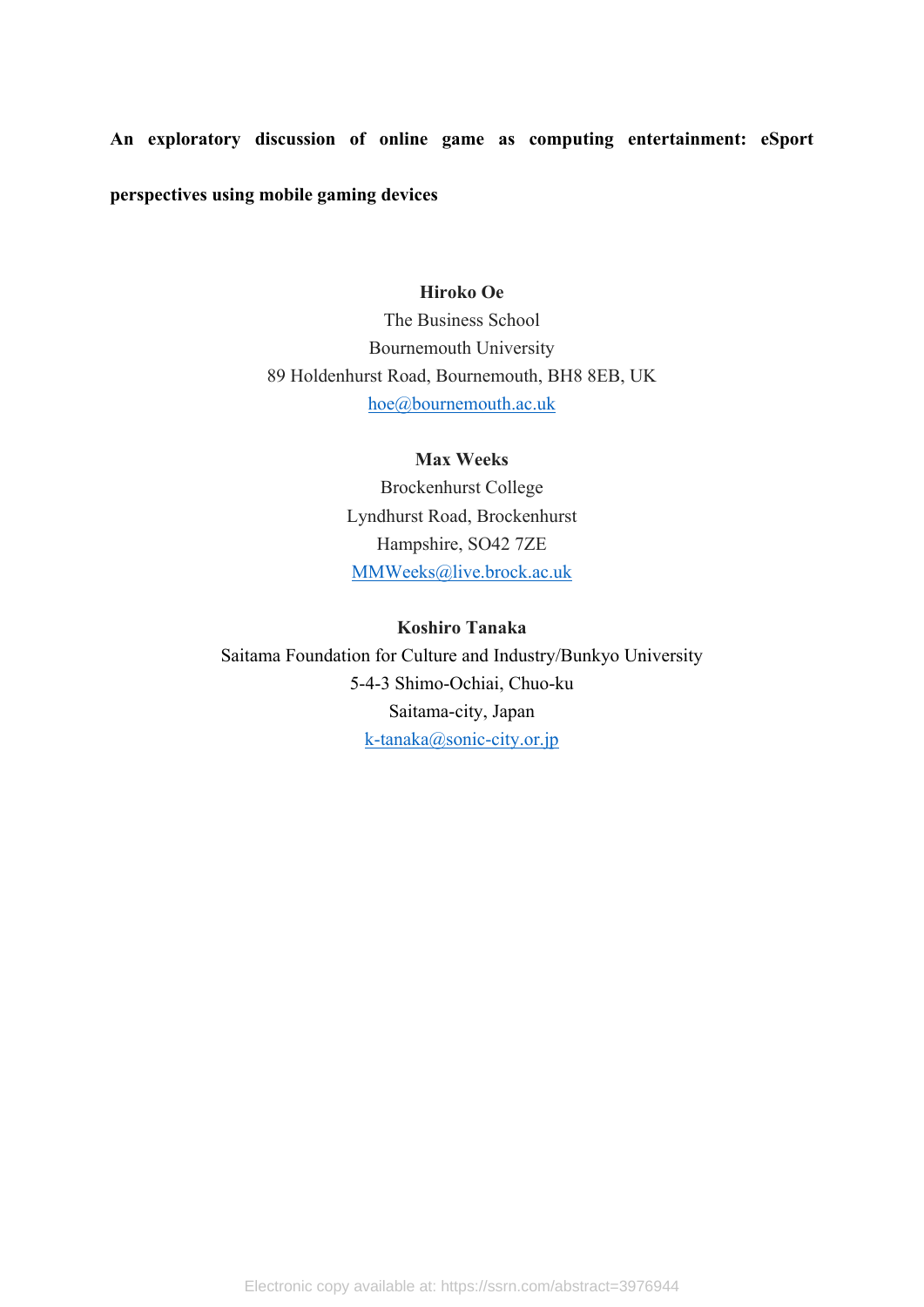# An exploratory discussion of online game as computing entertainment: eSport perspectives using mobile gaming devices

Keywords: media entertainment, mobile gadgets, online games, eSport, public living room

#### Abstract

This study aims to develop implications for the future development of Japanese eSports. A mixed method was applied including survey data and in-depth interview data collected from Japanese online game stakeholders. The greatest contribution of this research is an in-depth study of the future prospects of eSports in Japan using primary data. This has been lacking in previous discussions, which have not been able to submit clear proposals. This study also suggests a different development path for media entertainment towards a trinity that includes players, spectators and viewers on virtual video sharing platforms, as is the case in the advanced eSports countries of Europe, the US, China and Korea. In terms of strategy development, there is clear indication that a Japanese-style model should be pursued, drawing on Japan's unique background and strengths.

This study is the first of its kind to make this finding and argument in the world of eSports. In the world of eSport, the path to media entertainment, as suggested by the leading markets in the US and China, has been seen as the default strategic path to follow. This study, however, clearly suggests a different possibility. In other words, the study clearly shows that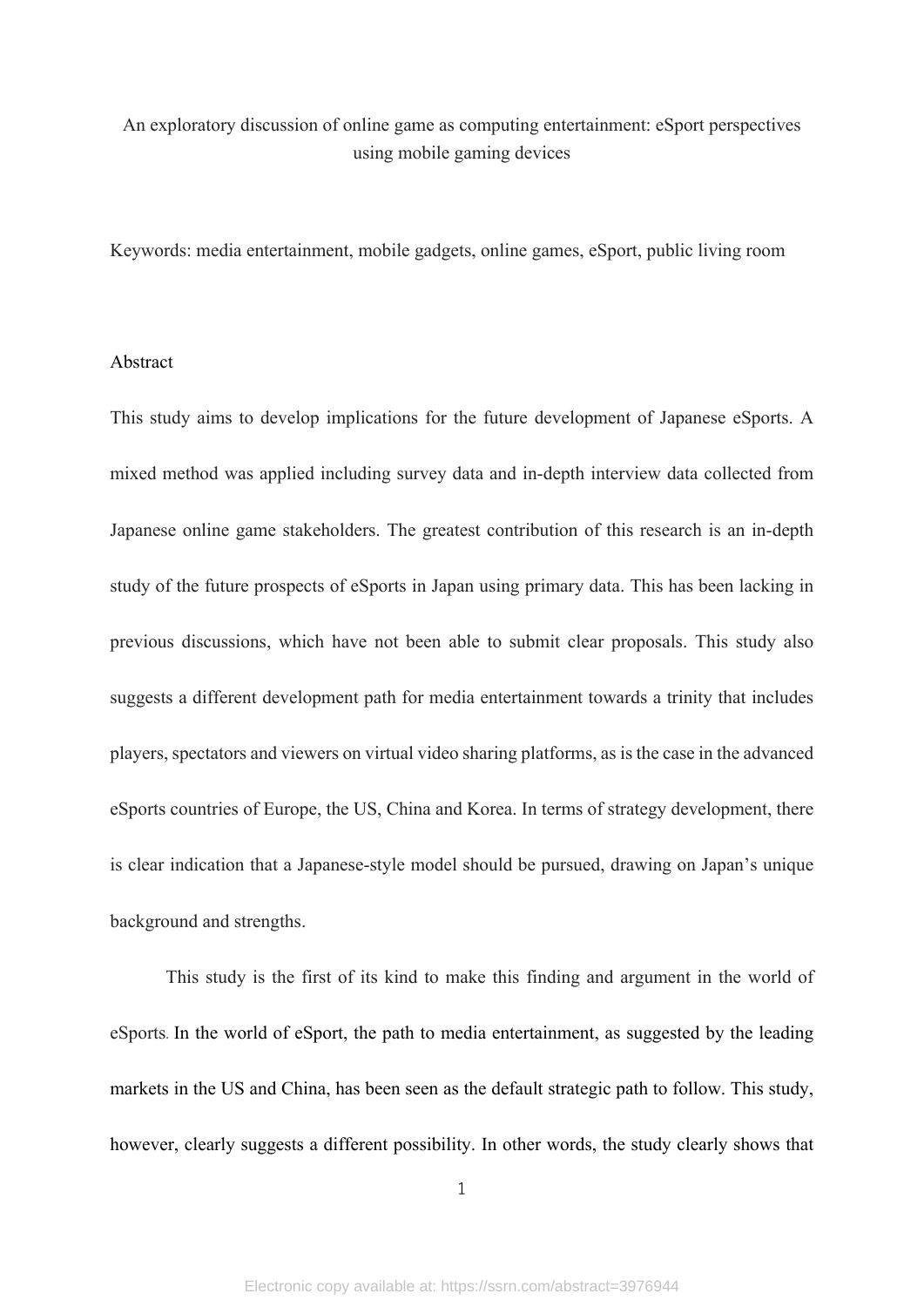the eSport sector should not be limited to the path followed by the major markets, but should also be open to unique and original directions. This finding is also significant in that it suggests the diversity of models of eSport across cultures.

#### 1. Introduction

#### 1.1 Background of the study

Japanese subcultures are popular around the world and are now regarded as the embodiment of Japanese culture (Mukai, 2020). The opening ceremony of the Tokyo Olympics was held at the National Stadium on 23 July 2021 and included a medley of themes from popular games, such as Dragon Quest, Final Fantasy and Monster Hunter, which played as the athletes entered. Meanwhile, according to KADOKAWA Game Linkage, the Japanese eSports market reached 6.12 billion yen in 2019 and 6.68 billion yen in 2020, a 109% increase. The number of eSports fans in Japan is currently expected to increase by 142% compared to last year, to 686 million, and the Japanese eSports market is expected to continue to grow (Half Time, 2021).

At the same time, the size of the global eSports market in 2020 was approximately \$973.9 million, an increase of only around 1.7% compared to the previous year. This was caused by the wide spread of COVID-19 around the world in 2020, which restricted people from going out. As a result, more attention is being paid to eSports, which can be enjoyed in the comfort of one's own home. The global market size of eSports is forecast to reach \$1,598.2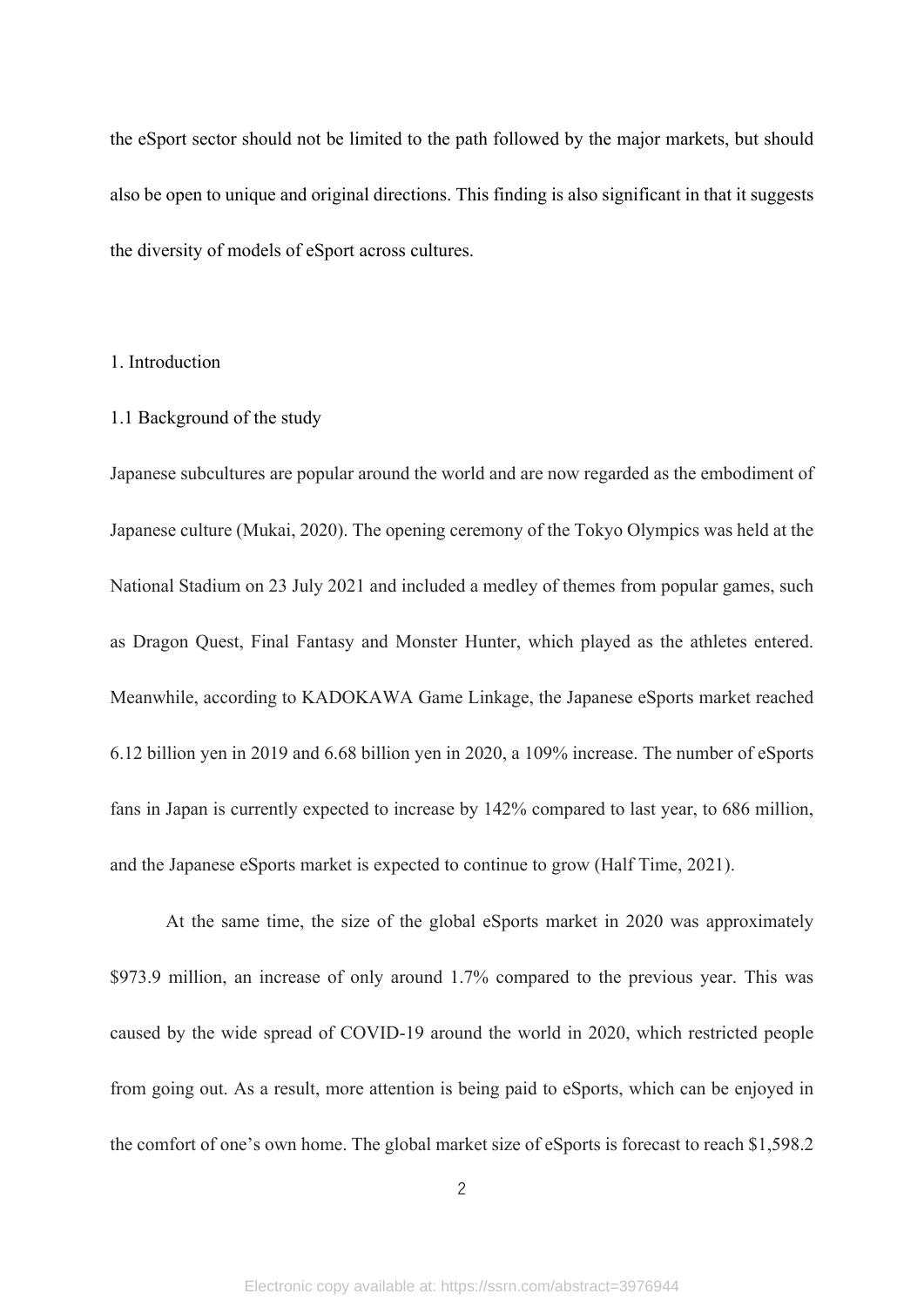million by 2023, with further growth expected (Ministry of Economy, Trade and Industry, 2020).

### 1.2 Rationale and purpose of this study

However, with regard to the public understanding and future prospects of eSports in Japan, the size of the eSports market is still small due to the different perceptions of sport, the different popular game titles, the different preferences of game enthusiasts, and the legal framework in Japan, among other issues. Thus, measures to expand the market are still an issue. Not many studies have focused on the phase of public awareness and expectations regarding eSports in Japan, and there appears to be a gap between the public sector, which is trying to promote eSports from the perspective of industrial promotion, and the government.

The Ministry of Economy, Trade and Industry (METI) has already set out a policy to intervene in the emergence of eSports from the perspective of promoting potential new information and communications technology (ICT)-based businesses, and it has already established a third-party organisation to act as a focal point for this purpose. In addition, attempts to professionalise eSports through the creation of a competitive environment have been made. However, the situation of the eSports market in Japan, a major online gaming nation, differs from the development path followed by the leading eSports regions of Europe, the US, China and South Korea, where eSports has developed into media entertainment, mainly through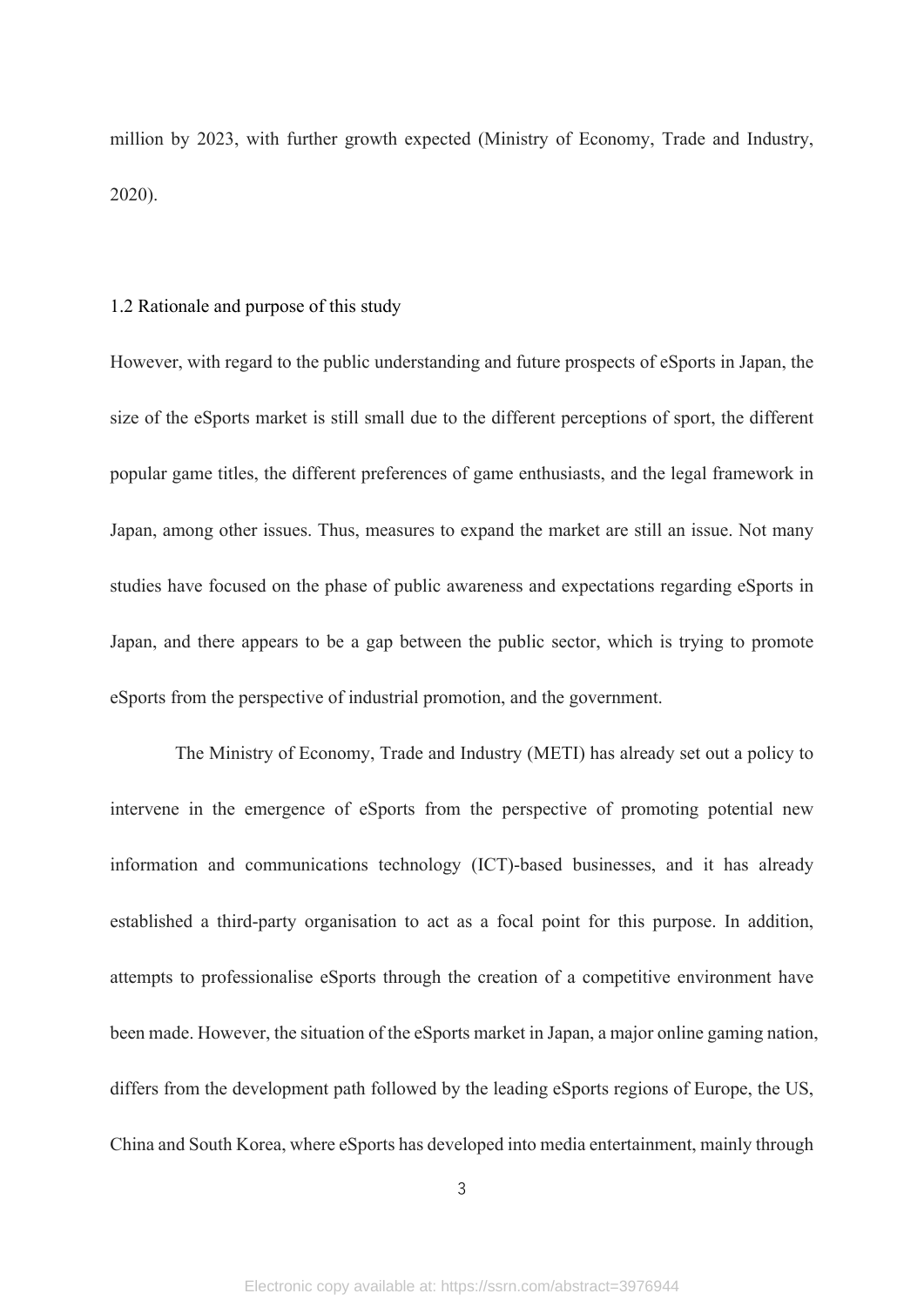video sharing platforms. The path of public sector intervention to promote the industry is also unclear.

In light of this transitional stage of eSports in Japan, we aim to investigate citizen attitudes towards eSports and to identify and propose issues that cannot be overlooked if eSports is to develop as an emerging industry in Japan. To this end, this study aims to develop answers and suggestions to the following research questions:

RQ1: What are the opinions and evaluations of Japanese citizen consumers towards eSports? RQ2: Should Japanese eSports follow the path of other eSports countries, such as Europe and the US, in becoming media entertainment, focusing on viewing on video sharing platforms? RQ3: What is the best direction for eSports in Japan to take as a socially rooted sport?

Japan, as a leading country in terms of subculture, already has its own gaming culture and console industry. In this sense, the Japanese eSports market may already be on its way to developing a unique Japanese eSports model. We will examine these fundamental issues in a comprehensive manner using a literature review and primary data collected from citizens.

## 2 Literature review

### 2.1 The emergence of eSports in Japan

The first issue is the definition of eSports. The global and Japanese eSports market trends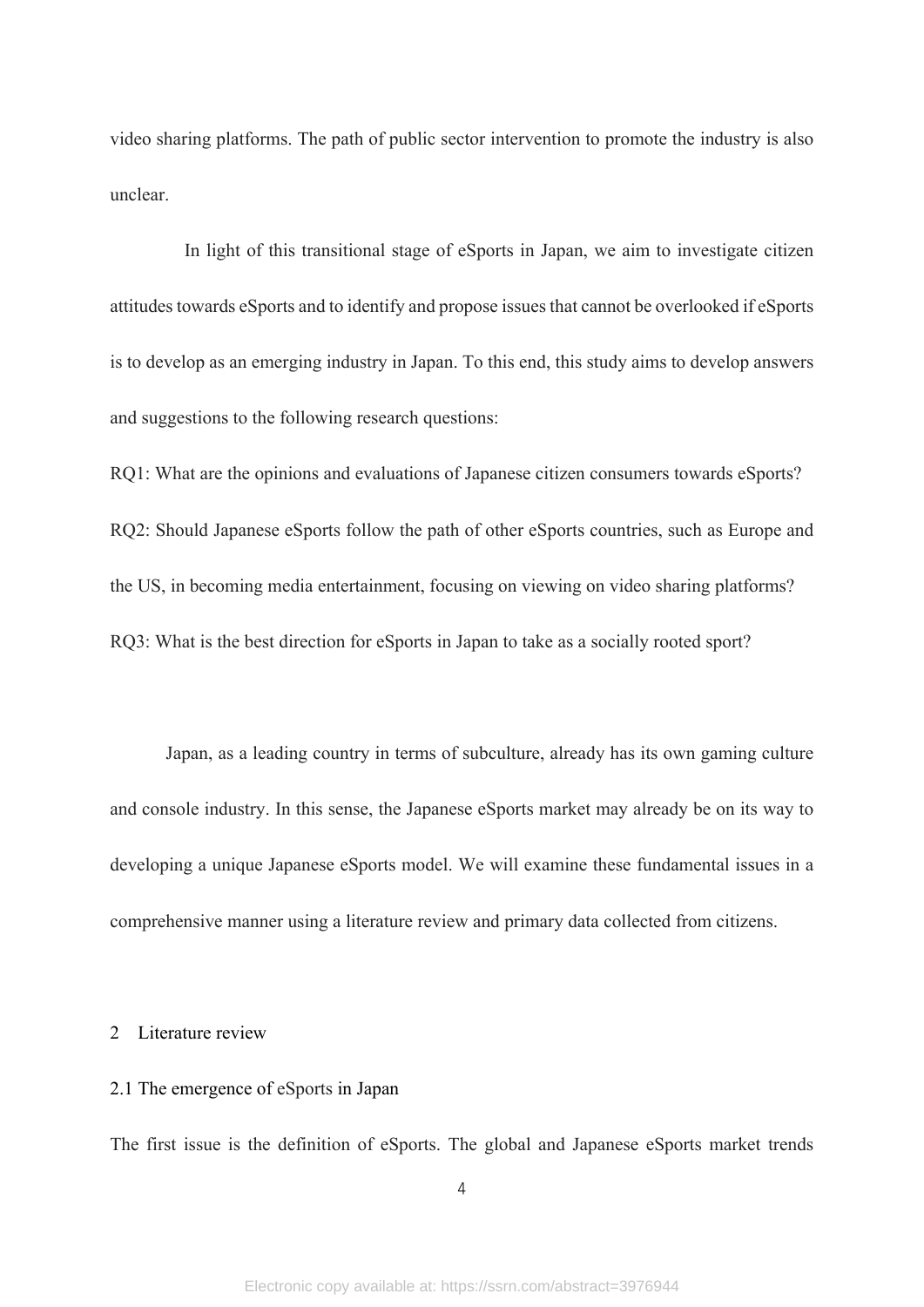actually follow different genealogies. Generally, they evolve along the axis of the three waves of eSports advancement abroad presented by Taylor (2018): first as a 'game', second as a 'sport' and third as 'media entertainment'. It has been suggested that the Japanese eSports needs to develop in response to the problems and legal issues facing the gaming market. The current state and characteristics of eSports in Japan can be understood by comparing its development with that of other leading eSports countries. In contrast to the bottom-up US/European model and the top-down South Korean/Chinese model, the various trials and errors that have occurred in each country's move towards media entertainment have shown that the mobility of eSports development is based on the use of video sharing platforms to broadcast sporting events and promote eSports in the sector. The various trials and errors that have occurred as countries have progressed to eSports entertainment highlights the fact that the driving force behind the development of eSports has been the activation and promotion of the sector in general, including the broadcasting of eSports events on video sharing platforms and the promotion of eSports awareness by game developers.

## 2.2 Japanese gaming environment and its peculiarities

eSports is a new and innovative form of sport in the age of symbiosis with COVID-19, and it is also a new and innovative activity in terms of expanding the diversity of sports, as competitors compete against each other remotely and across generations. It also attracts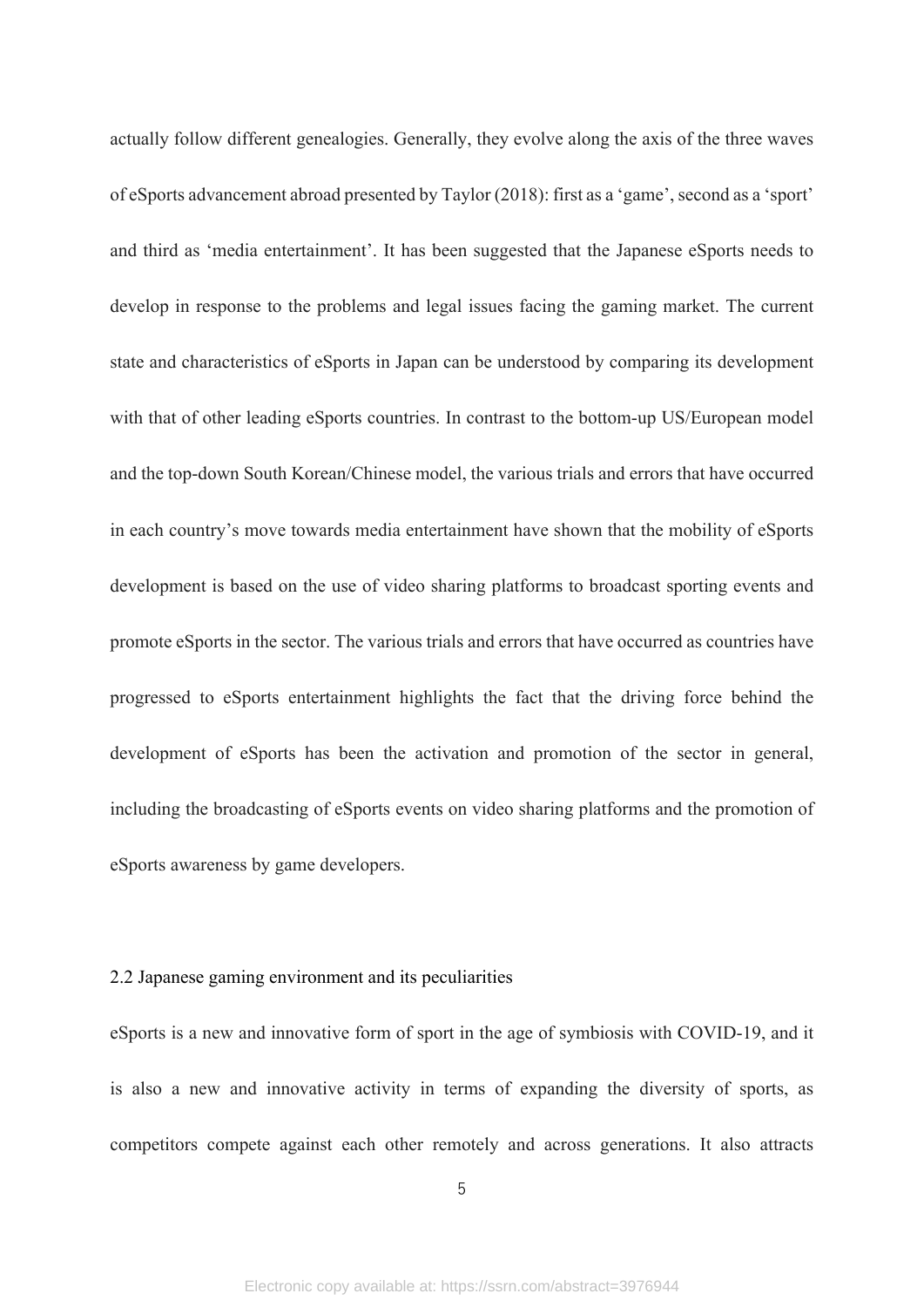attention for its social significance as a networked sport, which has the potential to include a wide range of participants and to support the expansion and tolerance of social diversity online.

In Japan, a country with a large video game industry, eSports is still a highly innovative sport that has the potential to drive the creative industry. It was developed by Nintendo and has many fans around the world. However, in the field of eSports, which is highly innovative and has the potential to drive creative industries, the level of activity is still low, and the research results dealing with this field are limited. This appears to have led to a lack of a strategic agenda for the future examining eSports in Japan from a comprehensive perspective.

Therefore, to provide a guidepost for examining the current status and future prospects of eSports in Japan, which is a gaming powerhouse, this study aims to present an analytical model useful for developing the potential, strategic direction and social significance of eSports promotion in Japan. This is achieved based on the results of a survey of stakeholders in eSports in Japan, including citizens, relevant organisations, local governments that invite eSports competition and school educators.

## 2.2.1 How eSports has been developed in Japan

It has been pointed out that the development history and challenges of eSports in Japan are largely divided into gaming market issues (especially differences in popular game titles from overseas) and legal issues (especially high prize money issues related to the Act Against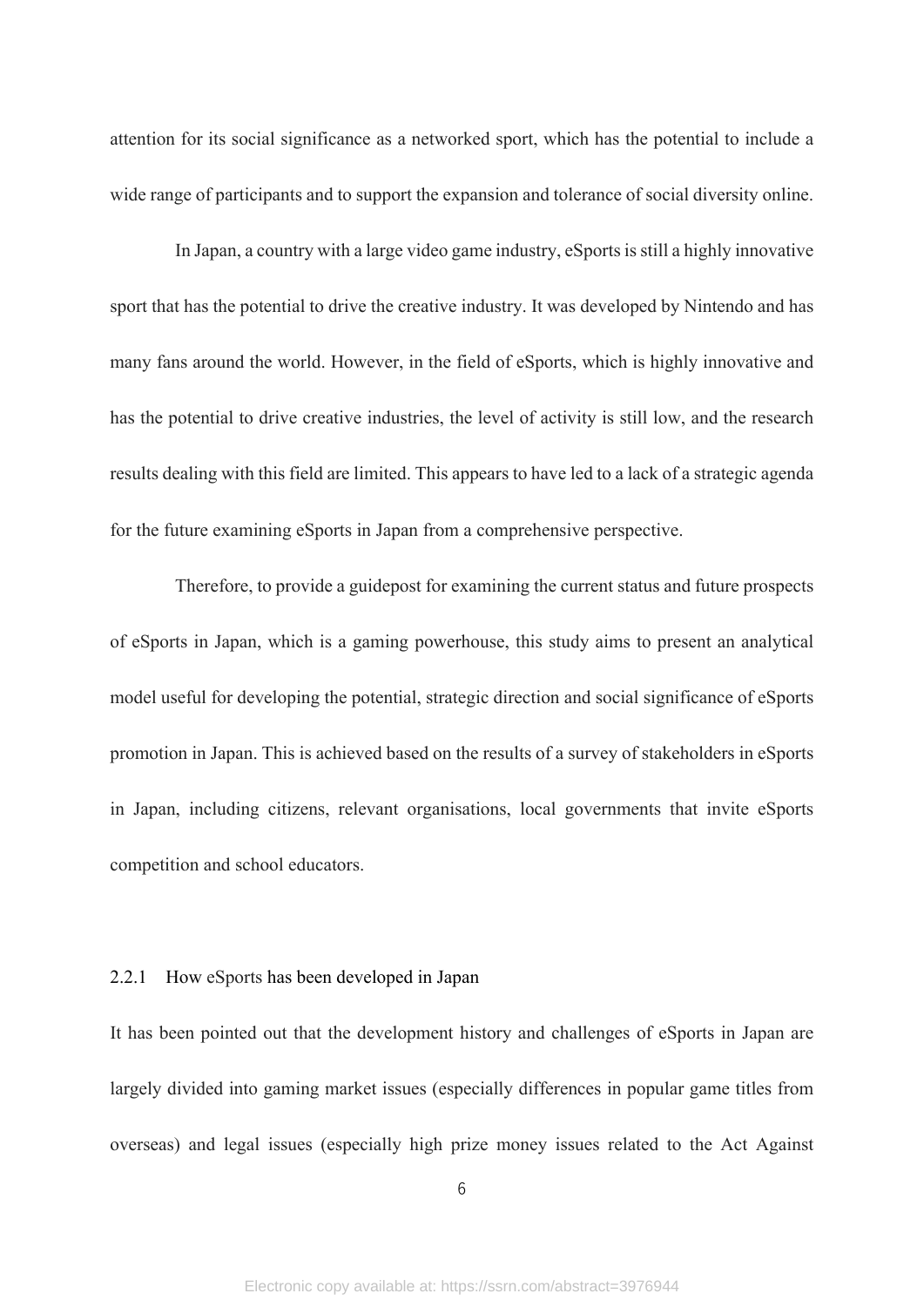Unjustifiable Premiums and Misleading Representations; Igarashi, 2020). In addition, it has been pointed out that the lack of dynamism and traction of organisations systematically driving the promotion of eSports was a characteristic issue in Japan. Later, the establishment of the Japan eSports Union (JeSU) in 2018 led to the establishment of a third-party organization, the resolution of the issue regarding high prize money under the Act Against Unjustifiable Premiums and Misleading Representations and the development of a competitive environment. According to the JeSU, eSports is an abbreviation for electronic sports, and in a broad sense, it refers to entertainment, competitions and sports in general that are played using electronic devices (Japan eSports Union, 2018).

The history of eSports in Japan can be traced back to the birth of computer games in the 1980s, and since then, a number of gaming tournaments have been held (Ministry of Economy, Trade and Industry, xxx). In the 1990s, professional gaming leagues, such as the Cyberathlete Professional League (CPL) and the Professional Gamers League (PGL) appeared in Europe and the US, and large amounts of prize money were awarded to the top performers. However, in Japan, due to restrictions imposed by the Act Against Unjustifiable Premiums and Misleading Representations, there was no scheme to offer large cash prizes, and the emergence of professional gamers and tournaments to support the promotion of eSports on a large scale, as led by Europe and the US, was delayed.

In 2000, the World Cyber Games Challenge (WCGC) was held in Korea, and the term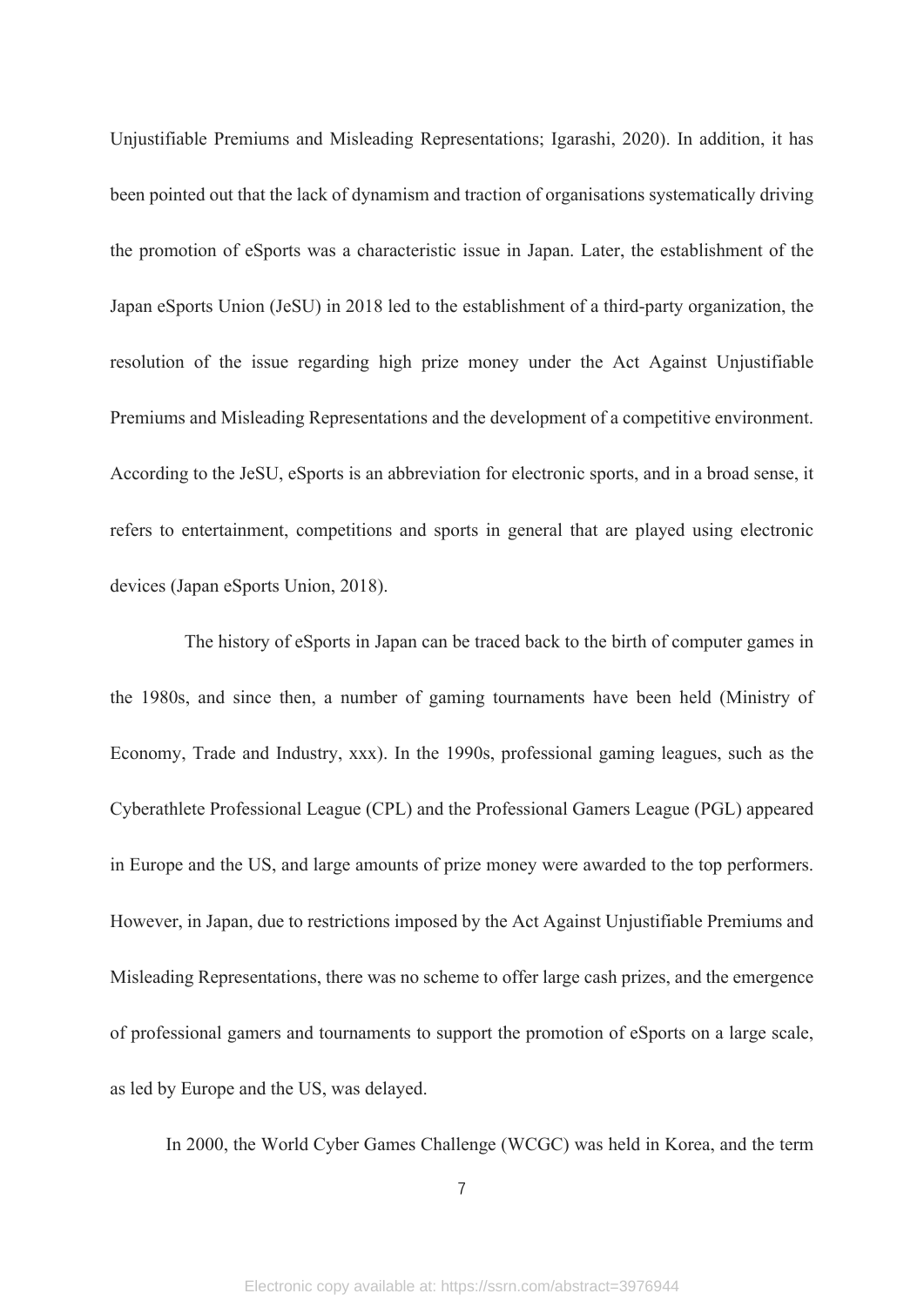'eSports' quickly gained global recognition (Jonasson and Thiborg, 2010). Ten years later, in 2010, Daigo Umehara became the first Japanese professional gamer to be sponsored by a Western company, and in 2011, the first eSports Japan Cup was held (Ferrari, 2013). At this point, eSports began to gain prominence in Japan. Later, in 2018, the JeSU was established, and as mentioned above, eSports in Japan has been gaining further momentum (JeSU, 2018).

## 2.2.2 The position of eSports in Japanese society

Even though online games are defined as 'sports' by the JeSU, the awareness and socioeconomic impact of eSports in Japan, a country that is essentially a gaming powerhouse, are still low. Compared to the evolution and development of eSports into media entertainment in developed gaming countries, such as Europe, the US, China and Korea, they are still in their infancy. Igarashi (2020) attributes this to a small audience, mainly due to market problems, but he does not provide a clear explanation as to why the audience for live online gaming competitions has not expanded in Japan. Indeed, even in the international debate, Tjønndal (2020), for example, argues that there is still resistance to recognising eSports as a sport, drawing on various examples.

eSports has been the subject of research in the field of sport studies since the early 2010s, and research results have been accumulated on its potential as an industry, its position in the social economy and its impact on sport as a whole (e.g. Ferrari, 2013; Jonasson & Thiborg,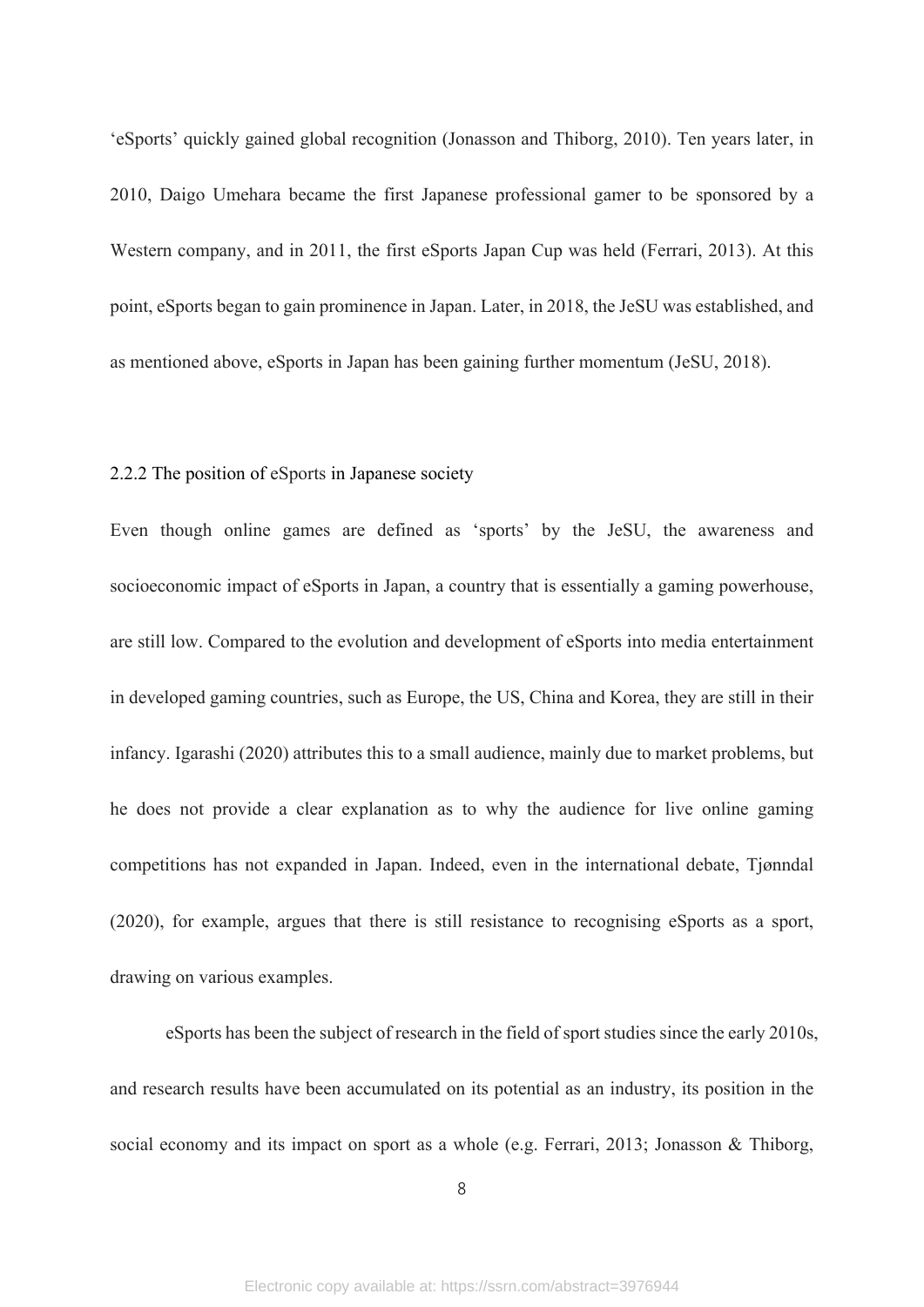2010). The main recent research directions include, for example, Tjønndal's (2020) suggestion that there is a need to reconsider the positioning of eSports as sport itself. Billings and Hou (2019) suggest that we should go back to its roots and learn from the origins and evolution of eSports, which has become an international phenomenon.

## 2.3 Issues and challenges surrounding eSports

## 2.3.1 The potential and social significance of eSports

eSports is still in its infancy in Japan compared to other developed countries. However, the COVID-19 disaster has encouraged the diversification of sports and eSports towards those that can be enjoyed indoors, which is likely to be a powerful guidepost when considering the nature of new sports in the age of diversity. In addition, the style of simultaneous online gaming, which is based on cutting-edge technology, is expected to have a significant impact on the social economy as an innovative industry and is also likely to drive the creation of high-potential businesses from the perspective of information strategy and digital innovation. In other words, the potential of eSports is huge, and it is time to consider the potential and social nature of eSports in light of the new challenges of living in harmony with COVID-19. For example, Baym (2021) sees eSports from the perspective of the new creative industry of game design, noting the potential and possibilities of media entertainment developed on social media in the global market. Shtern and Hills (2021) discuss the role of social media platforms in the creation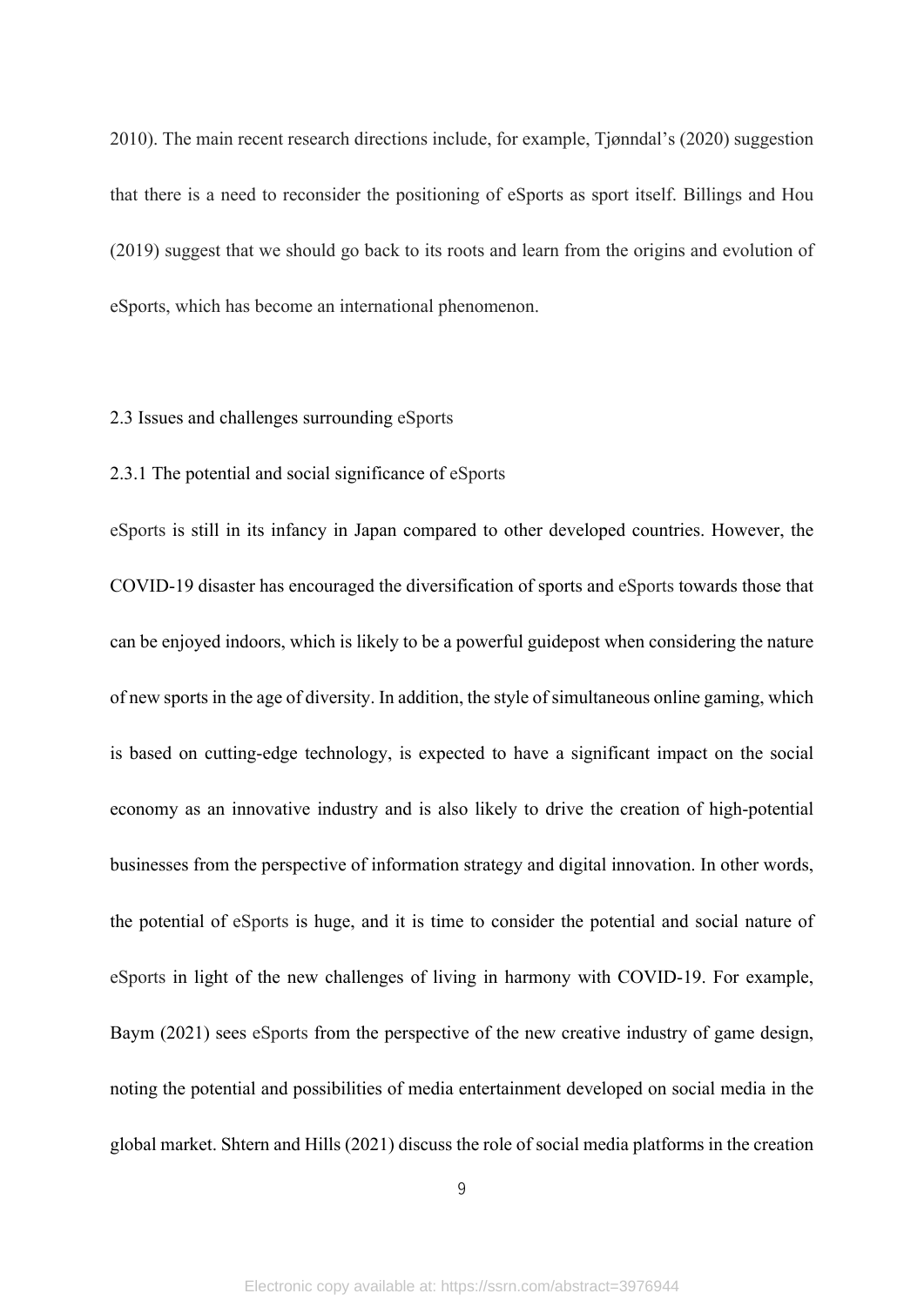of sponsor-supported media entertainment productions for the development and launch of largescale eSports programmes that require significant investment.

 In the wake of COVID-19, the world is becoming increasingly remote and online, with teleworking, remote education and online drinking, among many other activities. eSports will therefore easily be accepted as a new way of life. From the point of view of health promotion and intergenerational interaction, eSports is a new format of activity that should be studied with interest (Funk et al., 2018; Hallmann & Giel, 2018). There is a growing movement to study the measures taken and the challenges involved in bringing previously physical competitions online, i.e. 'eSporting' them (Westmattelmann et al., 2021).

#### 2.3.2 Social significance as an innovative and creative sector

eSports embodies the realisation of a symbiotic and diverse society, in which everyone can participate, regardless of age, gender, nationality, disability or other barriers. This is an effective measure. In other words, it is now required to redefine the potential and social significance of eSports as a participatory activity that goes beyond mere games (Hayday & Collison, 2020). In this respect, Newman et al. (2021) also discuss the rapidly developing and expanding phenomenon of eSports as a new form of sport through a narrative analysis.

 The debate on eSports is strongly based on its potential as a novel, innovative and creative industry and as a new powerhouse for the social economy. In considering well-being in the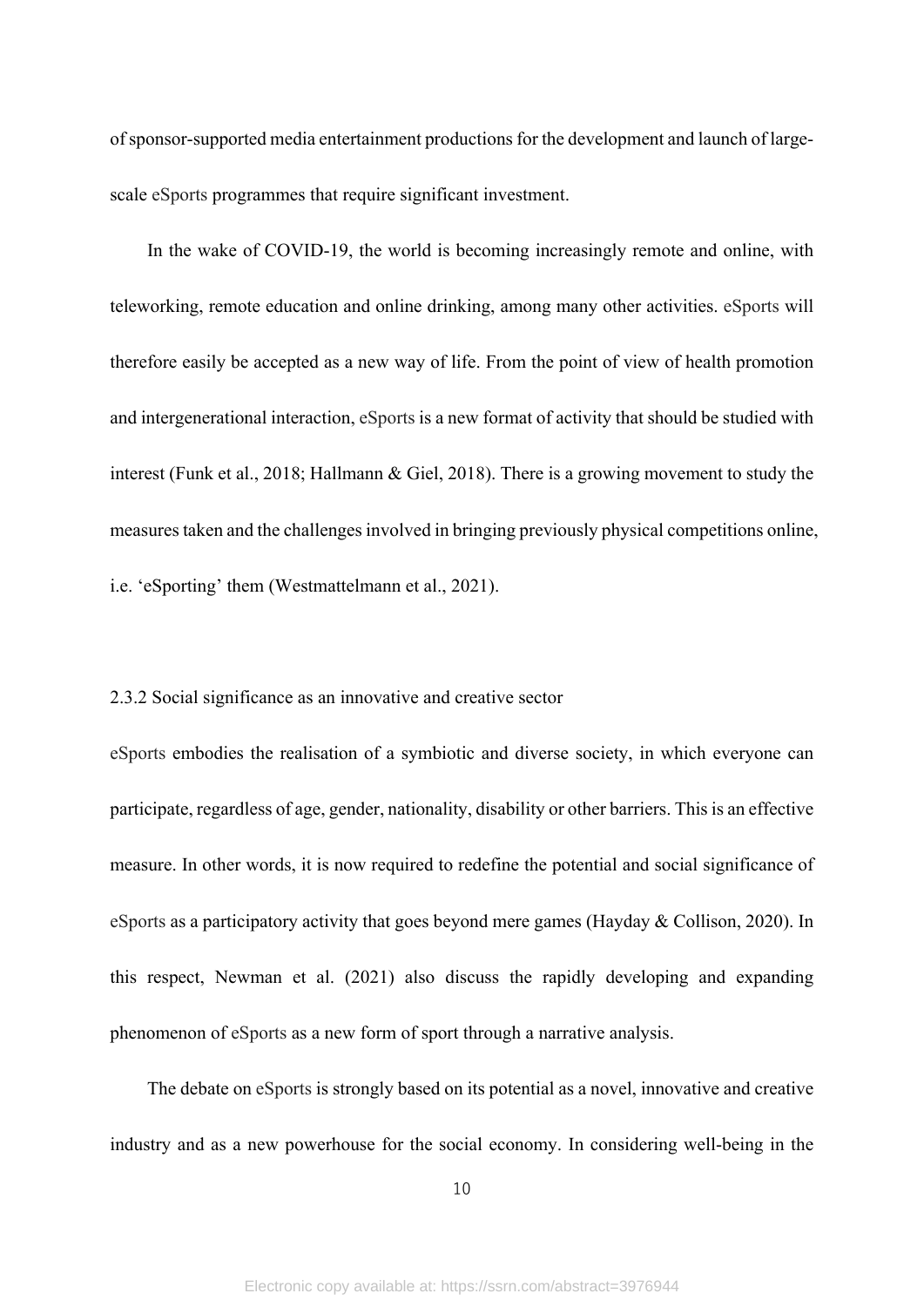digital age, there is also interest in the positive psychological and health effects of eSports, as discussed in the previous section (Rieger et al., 2014). Overall, it goes without saying that the impact of sport on people's psychology needs to be closely examined, such as by comparing different attributes of sport participants (Hallman & Giel, 2018). For example, Mares and Bonus (2021) suggest that watching eSports as media entertainment can lead to psychological and physical growth through the simulated experience of sports, not only when acting as a player but also through the realism and excitement of the game. From this perspective, Funk et al. (2018) reconsider the social significance of eSports and suggests the possibility of developing human resources and education through eSports.

## 2.3.3 eSports as media entertainment or another pathway in Japan

Finally, this section examines whether it is appropriate for eSports in Japan to follow the model that other major eSports countries have followed and aspired to, which is to revitalise eSports as media entertainment and drive the economy as a core creative industry. As already mentioned, the majority of commentators believe that eSports in Japan is still in the process of establishing its environment, is small in scale and has only just begun. However, in the grand scheme of things, Japan's eSports industry is not behind the rest of the world in terms of time. As a gaming superpower, Japan has been hosting gaming competitions since the 1980s and has produced some of the most famous professional gamers in the world.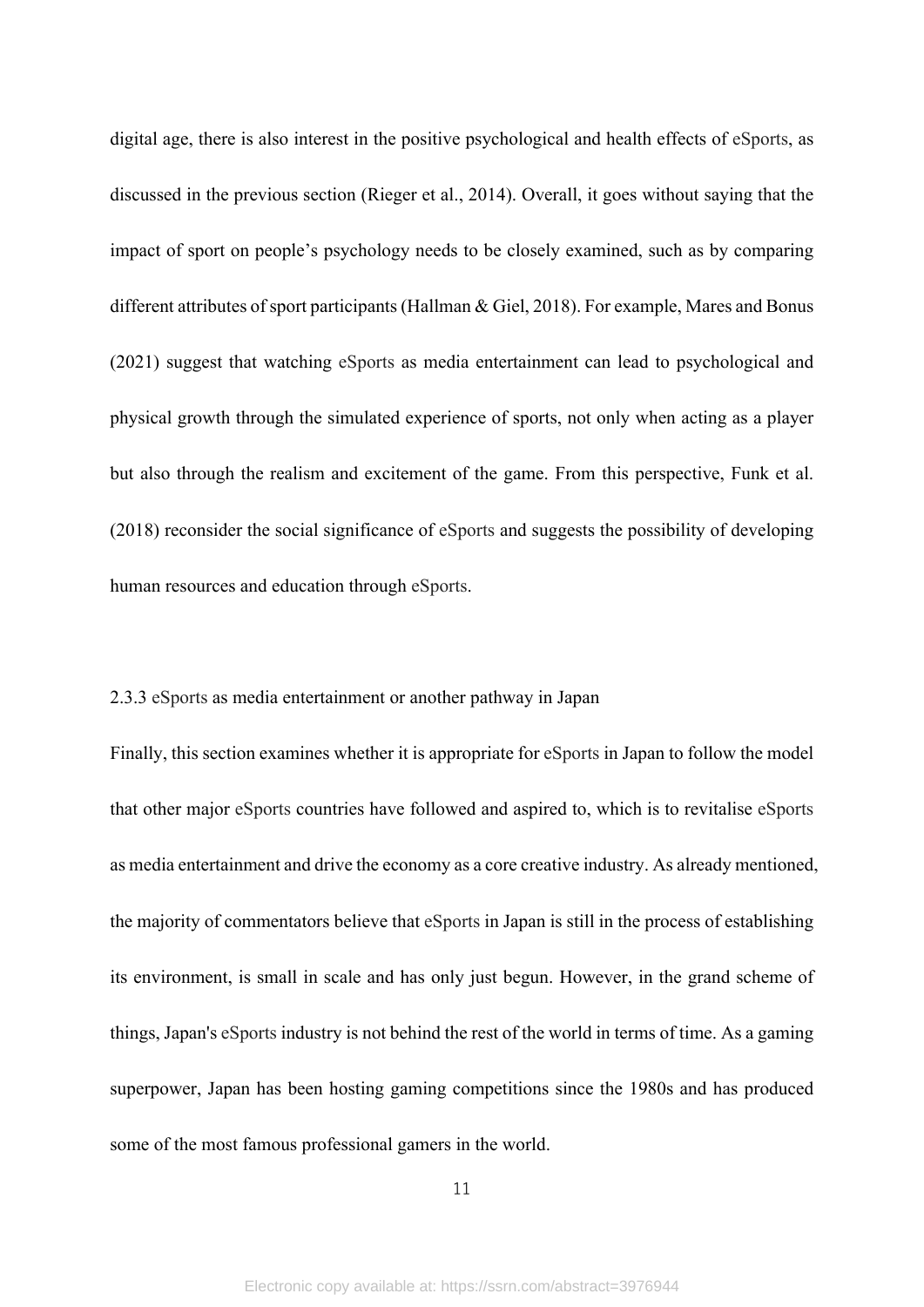### **Figure 1. Share of gaming market held by mobile gaming**

However, in terms of scale, the Japanese market is still in its infancy, as discussed in the previous section. Ironically, the high-quality console industry and the solid base of Japanese gamers who love their consoles may be the main reason the development of eSports in Japan has been hampered. The typical style adopted eSports, which includes high-powered PCs and equipment along with instantaneous head-to-head action between players, is not common in Japan. The first generation of eSports games, such as StarCraft, Warcraft and Counter-Strike, which are highly popular PC games overseas, and the new generation of eSports games, such as Dota 2, League of Legends (LOL) and Overwatch (OW), are of very little interest to Japanese gamers (Conroy et al., 2021). Due to the small number of competitive players, no strong players have emerged, and the path to sponsorship has been cut off.

However, in Japan, the number of companies sponsoring eSports is gradually increasing, with three of the country's leading industrial sectors – automotive, beverage and apparel – playing a central role in the early days of eSports (Jensen et al., 2021). In November 2020, a provider of high-speed mobile communication services decided to create a new league based on a high-capacity, high-speed network, and declared that Japan would become a sacred place for eSports in the future, which could determine the market and direction of eSports in Japan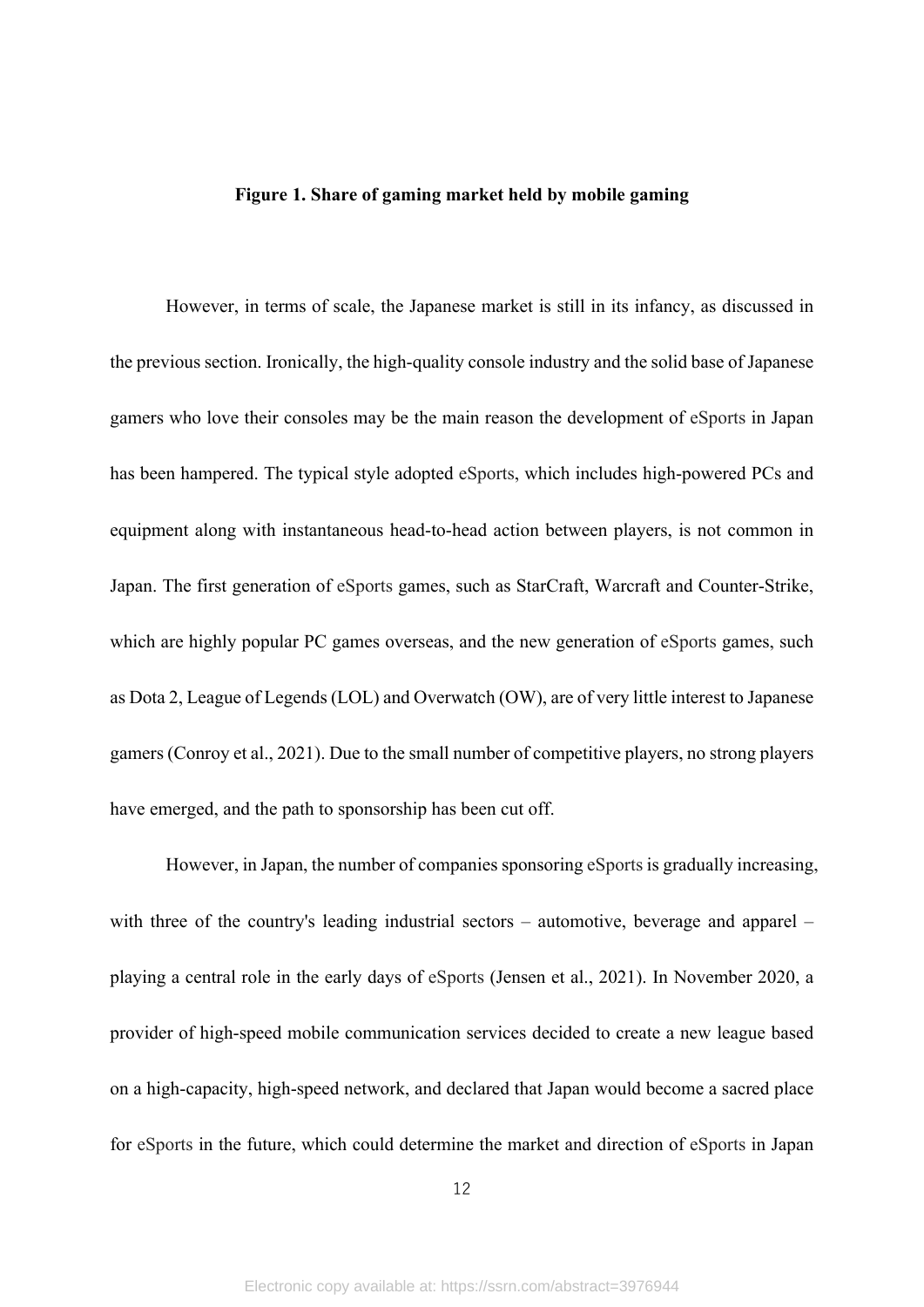(NTT Docomo, 2020). The fact that a well-known mobile services company has declared its support for eSports is in line with the fact that the global gaming market is already shifting from home consoles and PCs to mobile platforms. The impact of the development of a stable infrastructure for 5G services, which will enable high-speed, high-capacity communications, should not be overlooked. In this sense, the future of the eSports market may well be driven by mobile gaming on Japanese-style mobile devices.

However, the specificity of the Japanese method of enjoying eSports is also relevant here. Japanese eSports is not necessarily based on the Western style of playing games on highperformance PCs but appears to be trending towards a path based on Japan's own mobile gaming devices. As Docomo announced, Nintendo and Sony are still the dominant players in the world of gaming consoles, and there is no need to follow the PC-based eSports boom.

As Vorderer et al. (2004) and Bartsch and Viehoff (2019) have discussed, the core value of eSports as media entertainment is enjoyment, enabling players compete in the cyberspace and the audience to watch and support their favourite players. Zillmann and Vorderer (2000) also discussed the potential of eSports as a media entertainment more than two decades ago.

In other words, instead of following the Western path of media entertainment, eSports in Japan follows a unique style of online gaming, where each gamer uses his or her mobile gaming device or home PC to play games, with a relatively small community of members interacting and playing against each other, and the audience watching online (Lin & Zhao, 2020). With the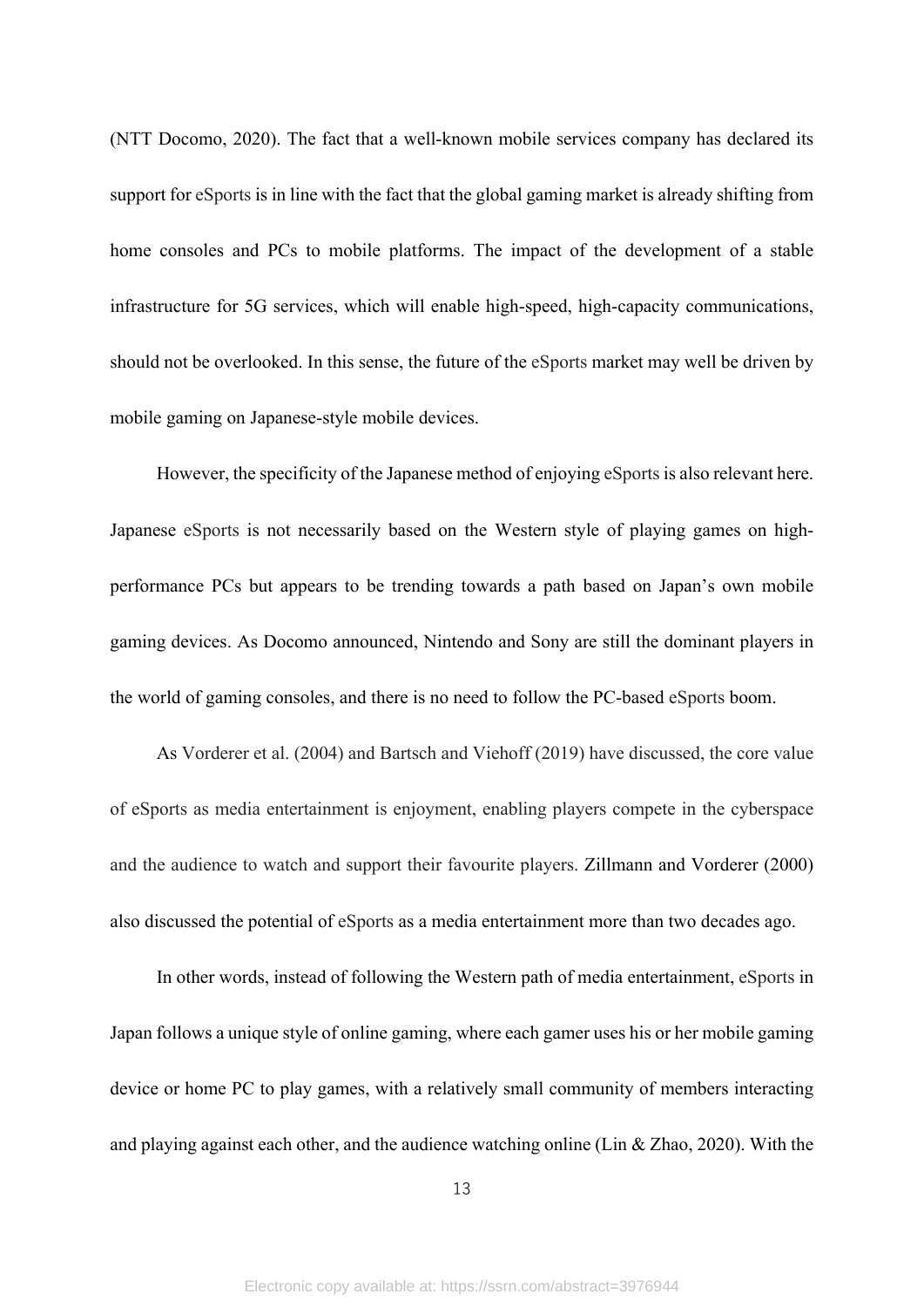support of the Japanese console industry and a robust infrastructure enabling the gamers to play eSports, a Japanese eSports model has already been established based on online gaming in Japan.

Thus, it should be asked: Will the reality of Japanese online gaming, as a creative industry, revitalize and direct the gaming industry itself? And is it appropriate for Japan to seek a path of evolution towards Western-style media entertainment? Moreover, would it be realistic for Japanese public sectors and industries to seek a strategy following a media entertainment pathway based on the Western eSports market? In order to answer these questions, this study examines the current status and future prospects of eSports in Japan based on the results of a survey and interviews with various people involved in eSports.

2.4 Organisation of extracted discussion points to be analysed by primary data Having summarised the recent academic discourses on eSports in the above section, let us design an analytical framework to be implemented for analysis with primary data in the next section (Figure 2). As mentioned at the outset, this study aims to address three research questions, but the underlying debate and conceptualisation is that regarding a Japanese-style model of eSports – a way of enjoying games using mobile gadgets as the primary medium. This differs from the Western path of media entertainment, where gamers enjoy interacting in cyberspace, including through viewings in small YouTube communities.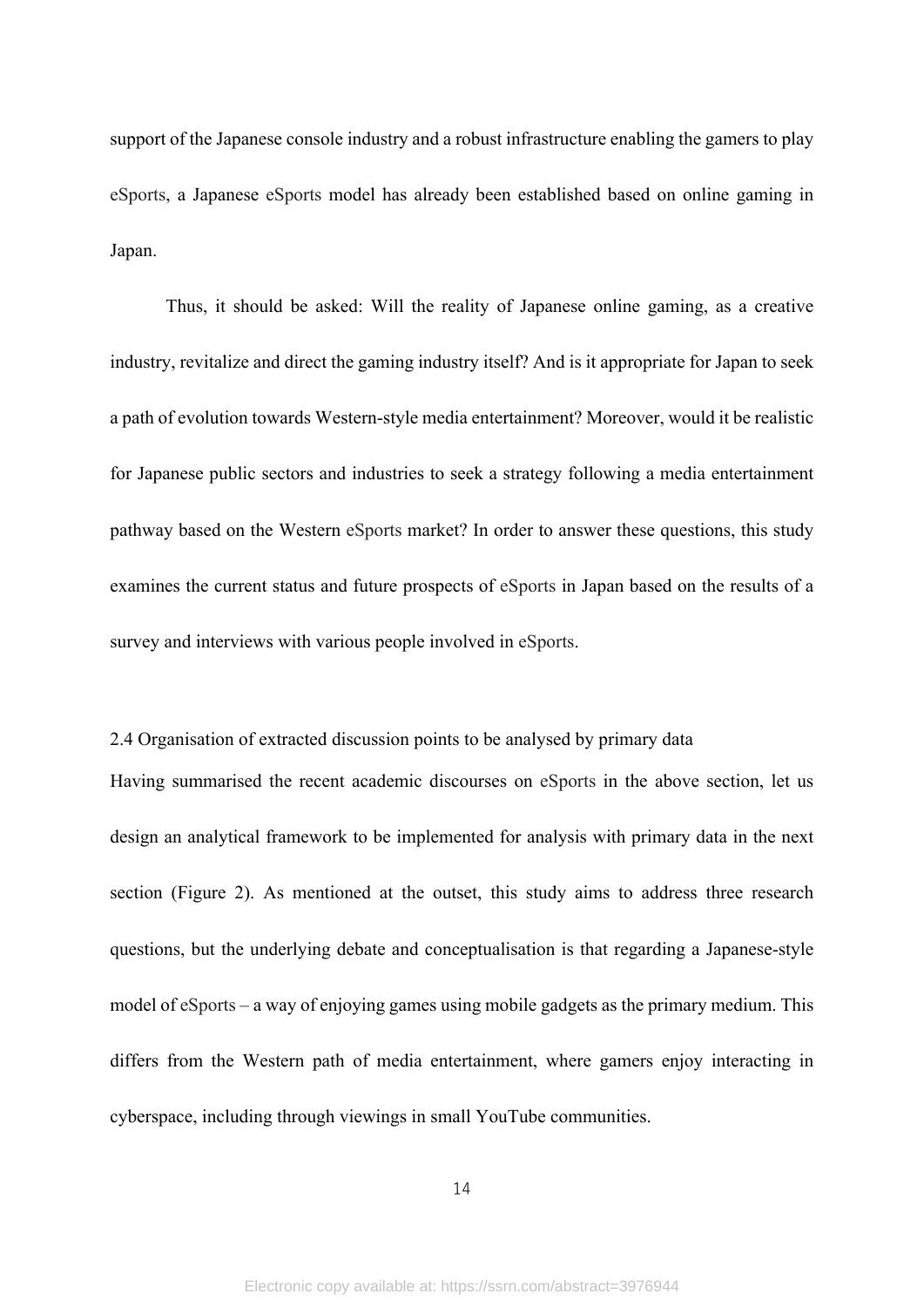The Japanese style of eSports is unique and differs from the Western method of large, syndicated media entertainment, and it might be arguable that eSports in Japan is not living up to its full potential. However, this may not be a persuasive approach to the Japanese eSports model. Rather, with the development of high-capacity, high-speed mobile networks as a tailwind, it makes more sense to evaluate mobile gaming itself as the basic format of eSports, based on Japan's globally acclaimed precision and high-performance mobile gaming devices, and to discuss the future prospects of a unique Japanese style of eSports that is derived from this style of interaction in physical and virtual spaces.

Based on the previous literature review, and in particular, the comparative study of the current state of Western eSports in Japan, we will now continue our analysis based on an analytical framework of research topics to be examined in light of primary data.

## **Figure 2. Analytical framework and discussion points**

In this study, based on the socioeconomic potential of eSports, the opinions and comments of interviewees will be collected in the light of the dual axes of formal and informal, community-based and individual and business and non-profit. We then explore the future design and potential of eSports according to the upper section of Figure 2.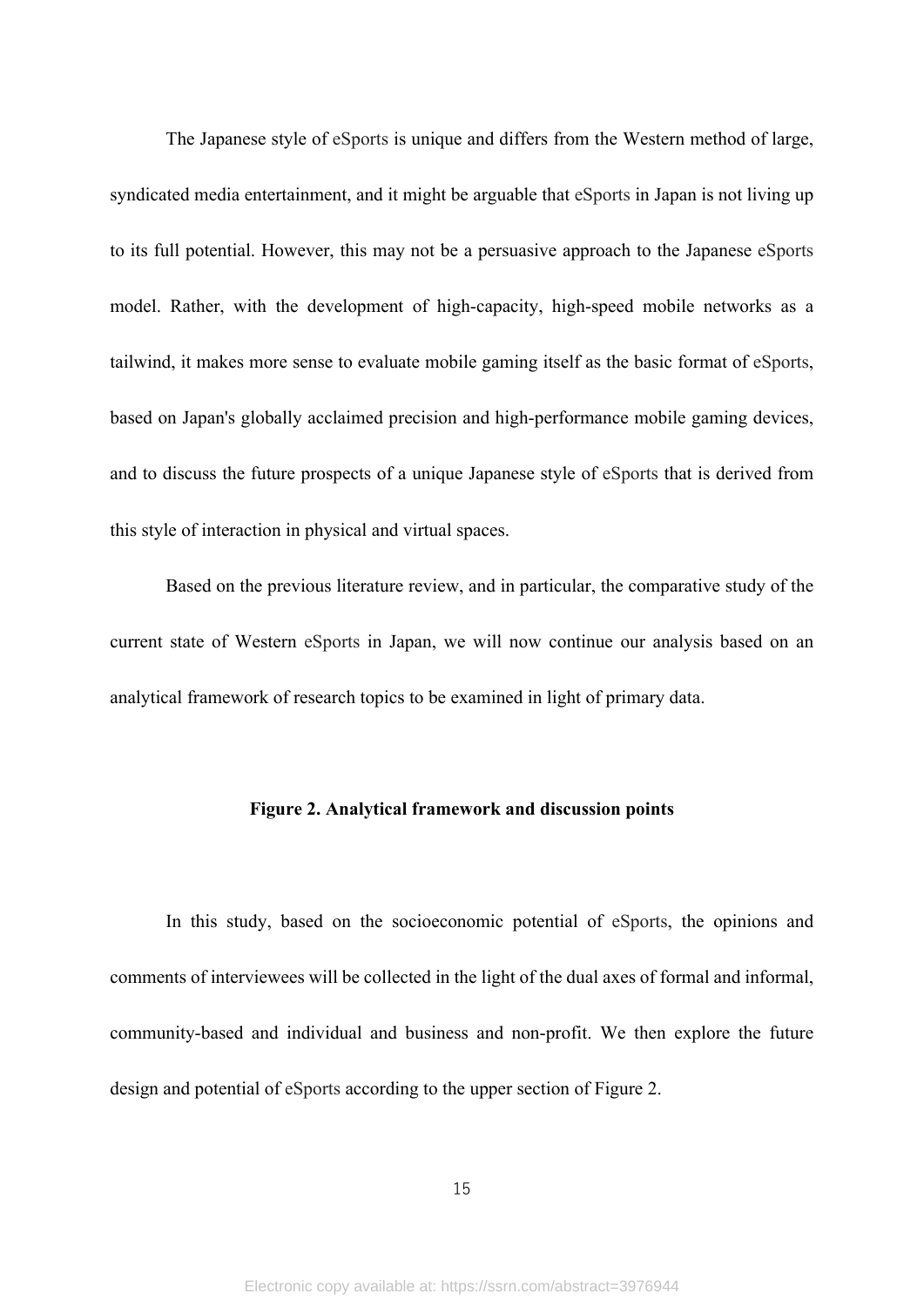3. Methodology

3.1 Survey and data collection

This study applied a mixed method based on a quantitative approach including survey data (including text data for the open-ended questions), which was followed by in-depth interviews with experts, business suppliers and policy makers in the eSports field and citizen-centred community development.

Study 1: The survey was conducted with web monitors of a Japanese marketing company, MyVoice.com:

[Survey target] Questionnaire monitors of MyVoice.

[Survey method] Internet survey (online research with web monitors)

[Survey period] 1–5 July 2018 & 1–5 February 2021

[Number of Respondents] 10,052 (2021)

The questionnaire contained 33 questions asking the respondents about their general activities and views on eSports as well as one open-ended question, which asked about the image of eSports. For this open-ended question, we received 5,640 descriptive answers to the question. The survey was a second implementation of the same questionnaire.

Study 2: In-depth interviews with voluntary participants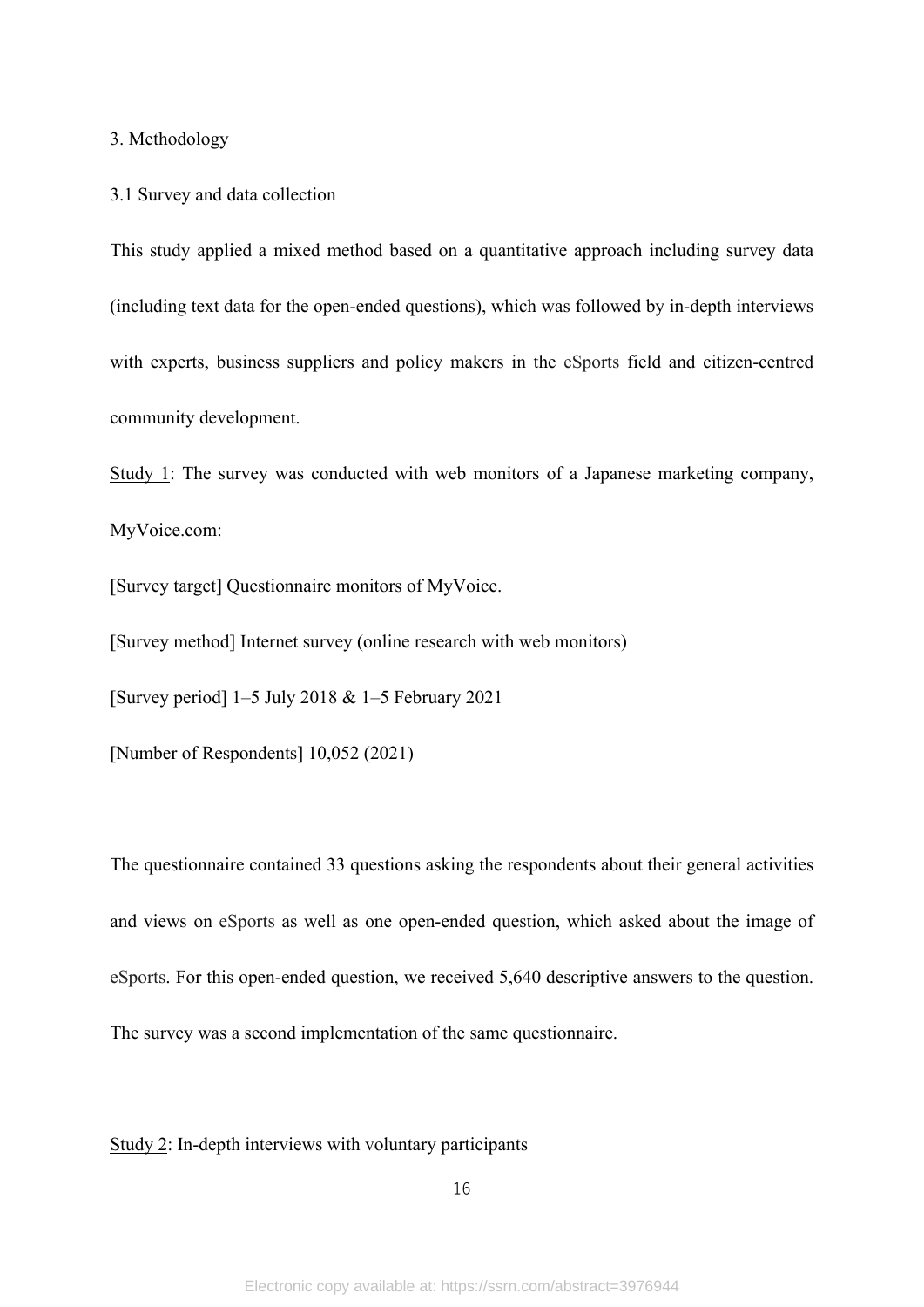Based on the results of Study 1, in-depth interviews were conducted with 15 participants in order to capture their perceptions in more detail. The interviews were conducted using a semistructured interview method, following the guidance given in Figure 1, in order to extract the main points. The interviews were recorded and transcribed. The resulting textual data were analysed using a thematic analysis approach to highlight the respondents' views and evaluations of eSports. The list of interviewees is summarised in Table 1.

 First of all, P1, who had been involved in inviting large scale eSports events, was asked to call for participants using a convenience approach to gather members who expressed willingness to contribute. In addition, three online game players were recruited through a university club where one of the authors was working as a lecturer.

As shown in Table 1, Study 2 presents the results of interviews conducted with 15 participants from 6 sectors: local government officials in charge of attracting large-scale eSports events as part of the event-oriented policy, game business and entertainment providers, network and infrastructure companies, local community and industry associations, experts and school educators. In addition to these 12 participants, three online game players were also invited to the interviews.

## **Table 1. Interview participants**

#### 3.2 Data analysis

For Study 1, the response data from the above survey were statistically processed using SPSS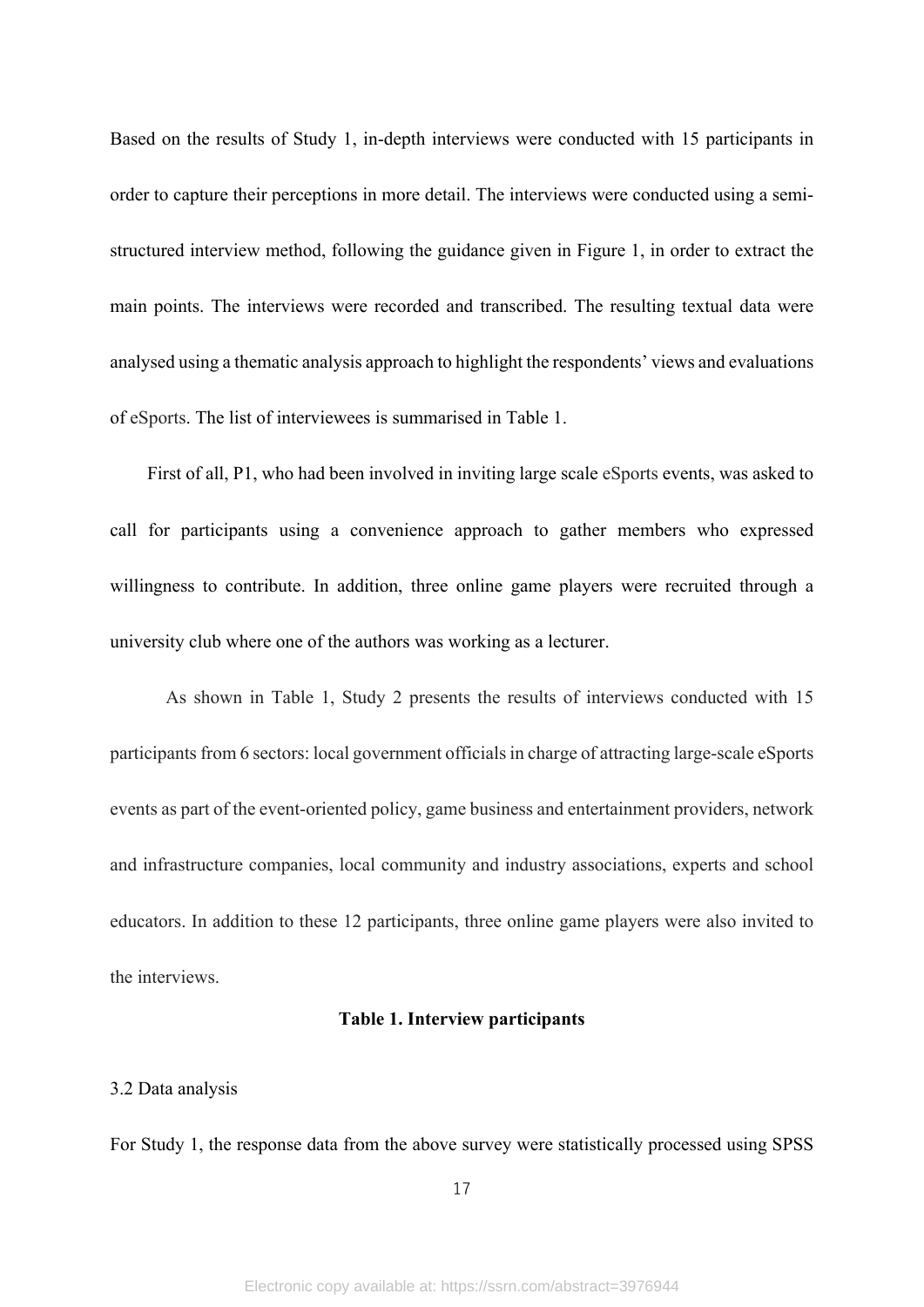version 28 to understand the respondents' attitudes and ideas concerning eSports. The seven survey items were 'awareness of eSports', 'what have you done in relation to eSports in the past year (multiple answers)?', 'interest in eSports', 'thoughts on eSports', 'what would you like to do in relation to eSports?', and 'do you agree or disagree with the promotion of eSports?'. In addition to these seven questions, the respondents were also asked to write down their overall concept and opinions of eSports in an open-ended question. We used these questions to understand the current phase of Japanese consumer perceptions of eSports, mainly through descriptive statistical processing.

For Study 2, in-depth, semi-structured interviews were conducted with the 15 participants referred to in Table 1 using Zoom, based on the issues and guidance shown in Figure 2. In particular, because the interviews were conducted in July 2021, when a state of emergency due to the COVID-19 pandemic was declared in Japan, some comments were made in the interviews on the restriction of activities due to the pandemic and online interaction in virtual spaces from home. All interviews were recorded using the recording function of Zoom and then transcribed. The resulting text data were coded, and key topics were extracted using NVivo12. The data were categorised only by the sector of the interviewees to ensure the anonymity of the respondents. The IDs are given in Table 1.

18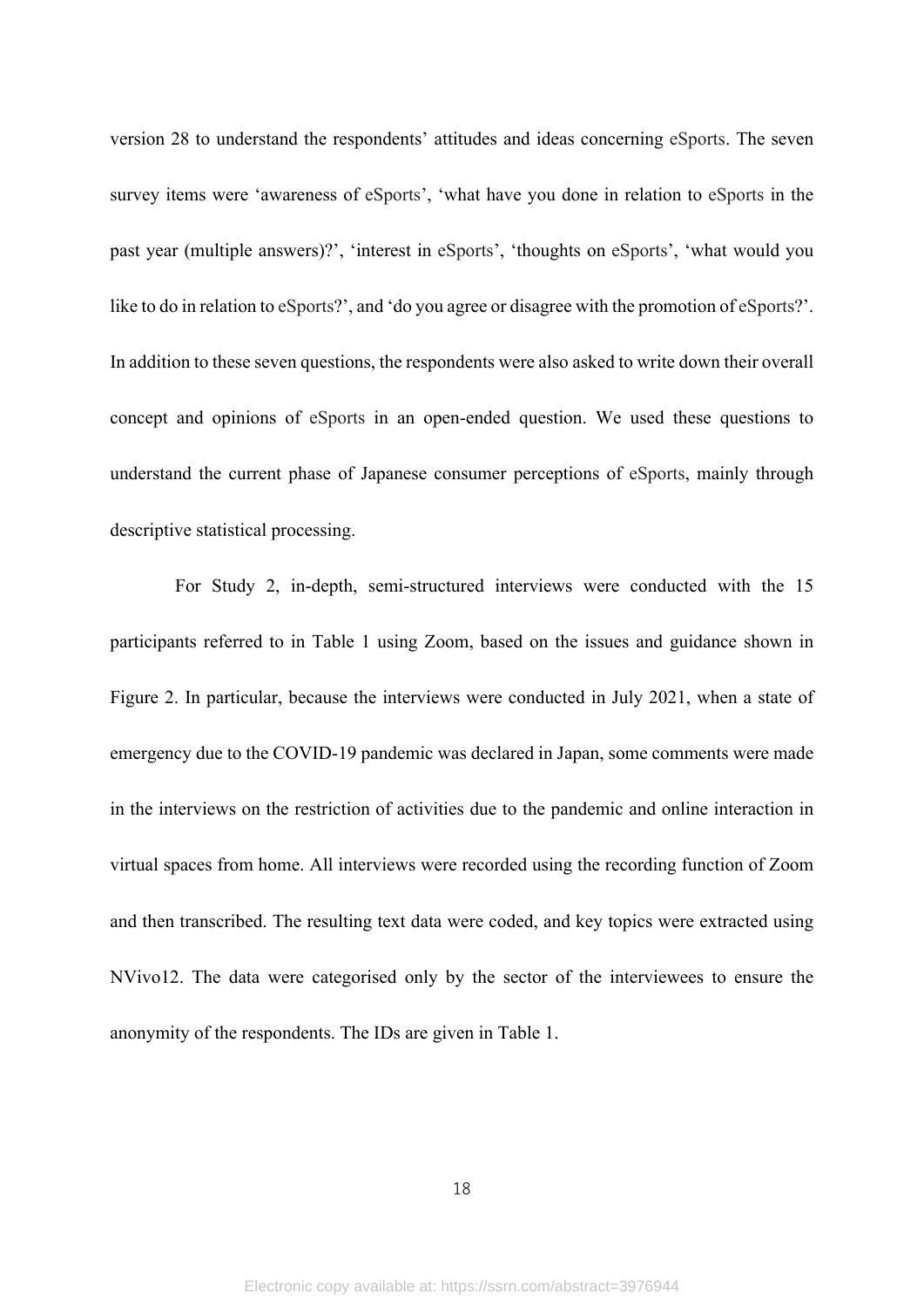#### 4 Findings and analysis

#### 4.1 Survey data analysis

The following sections examine the current situation and issues regarding the recognition of eSports in Japan. The general results can be summarised as follows:

The recognition rate of eSports was just under 80%, whereas over 80% not interested. As for what they would like to do in relation to eSports,  $3\% - 5\%$  said they would like to 'watch matches on TV', 'gather information on the internet etc.' and 'watch matches live on video or streaming'. There was no significant difference between the results of the two surveys conducted in 2018 and 2021.

#### 4.1.1 Awareness and experiences of eSports

Overall, 35.3% of respondents knew what eSports were, and 43.6% had heard the na me but did not know what they were. The combined recognition rate was thus 78.9%, which represented an increase compared to the 2018 survey. However, it is worth noti ng that more than 43% of all respondents were not familiar with what eSports are (Fi gure 3).

## **Figure 3. Awareness of eSports**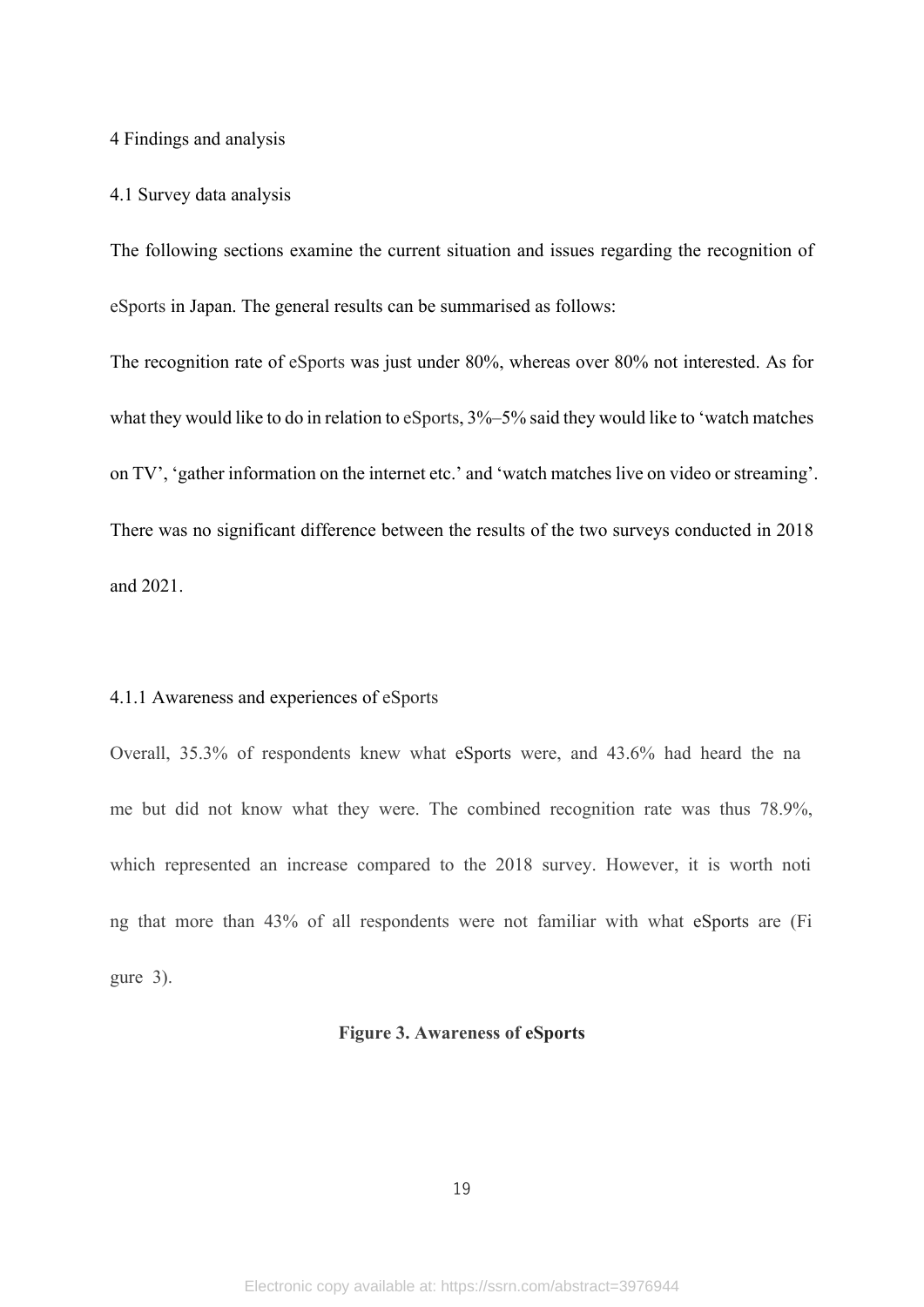In terms of what they had done in relation to eSports over the past year (multi ple answers), 56.7% of those who were aware of eSports said, 'I saw or heard about eSports on TV, in newspapers or on the Internet', and 3%–4% said 'I talked about it with my family, friends or acquaintances' and 'I collected information about eSports o n the Internet etc.'

Among male users in aged 10–39 years, the ratio of 'collecting information about eSports on the Internet' and 'watching games on the Internet through live video or streaming' was higher than for other segments of respondents.

### 4.1.2 Level of interest in eSports

The total number of respondents who were interested in eSports was approximately 7 %, including those who were 'interested' and 'fairly interested'. This figure is less tha n the 30% for males in their teens and twenties. For those who were not interested, t he combined total of 'not interested' and 'not really interested' was over 80% (Figure 4).

## **Figure 4. Level of interest in eSports**

Respondents were asked to select what they thought was true about eSports (m ultiple answers). 24.9% said, 'Games are a form of play and cannot be regarded as s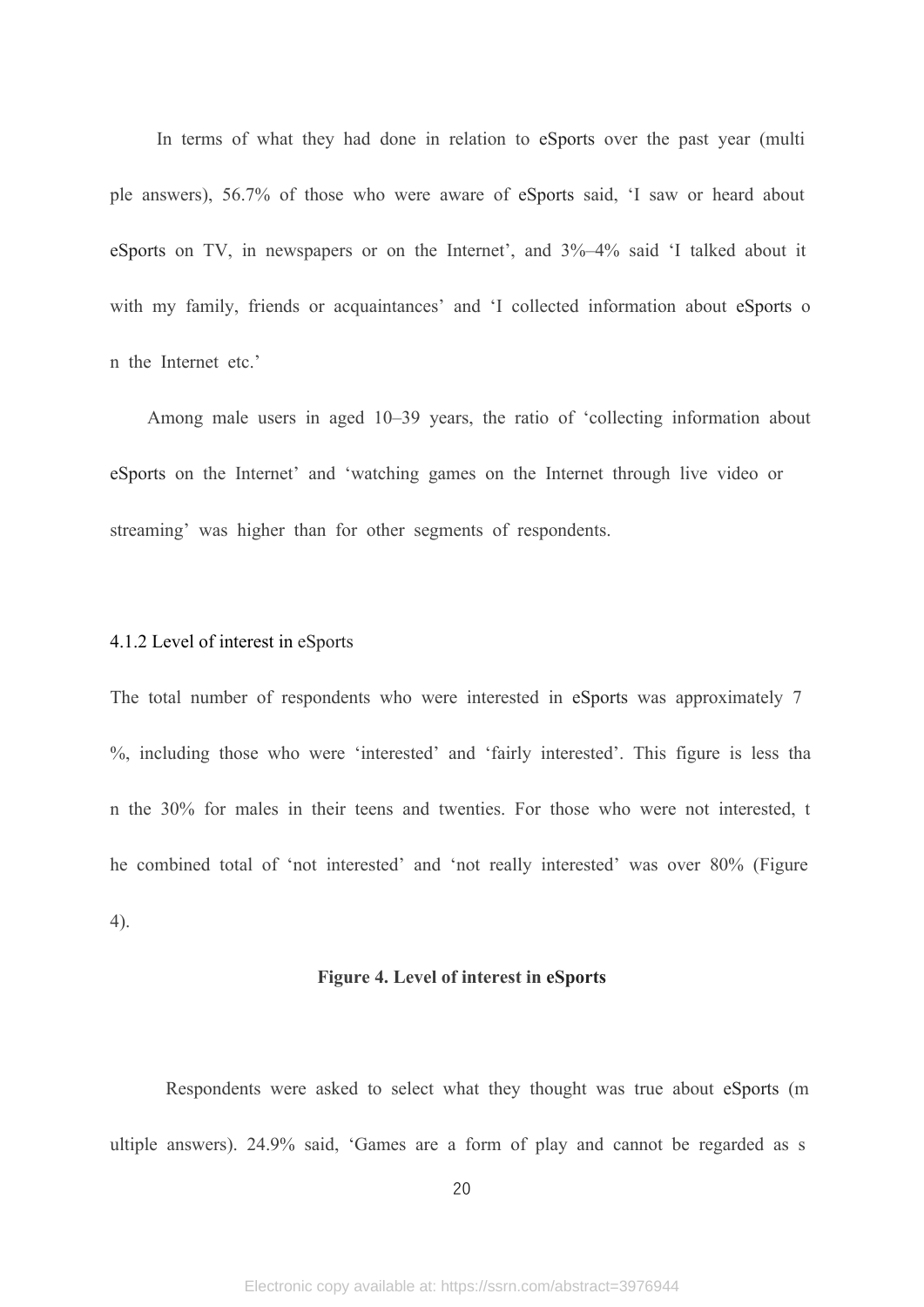ports competitions'; 20.2% said, 'Games are not mainly physical activities and cannot be regarded as sports competitions'; and 16.9% said, 'The name 'eSports ' does not gi ve an image of competitive gaming'.

Only among males in their teens and twenties were the percentages of 'It is a s porting event because it is played by individuals or teams' and 'It is a mind sport lik e chess or chess' relatively high, but these answers are not significantly different from those of other age groups.

 Regarding what they would like to do in terms of eSports, still only 3%–5% of respondents said they would watch a game on TV, gather information about eSports o n the internet or watch a game on the internet with live video or streaming. However , the overall impression and interest in eSports itself was low. As mentioned earlier, males in their teens to thirties barely showed any interest in eSports, such as 'collecti ng information about eSports on the Internet, etc.', and 85% of the total sample chose 'I have no interest in eSports', clearly indicating the position of eSports in Japan at t he moment.

### 4.1.3 Promotion of eSports

Opinions on the promotion of eSports were much more scathing: barely 16% of respondents were either 'for' or 'somewhat for' the promotion of eSports. The results for 2021 showed a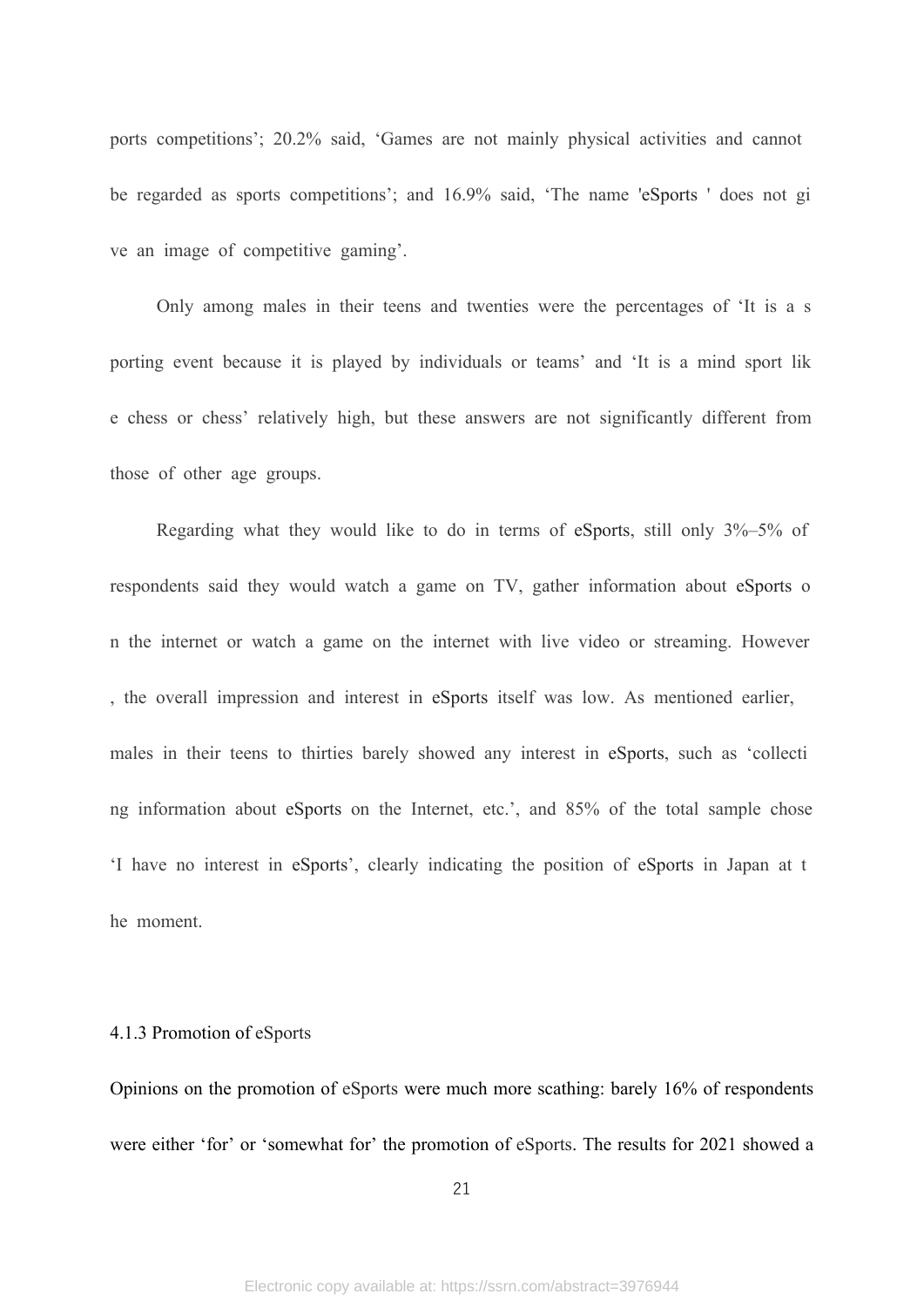slight increase compared to the results for 2018, with just over 20% of respondents saying they were either 'opposed' or 'somewhat opposed' to eSports, compared to 62.7% who were 'undecided', which seems to suggest that their affinity and sympathy for eSports itself is not high enough that they would be able to express their own opinions in the first place.

## 4.1.4 Respondents' comments

This section discusses representative responses to the open-ended questions from the July 2021 survey (5,640 responses in total). The free-text responses were coded using NVivo version 26, a text-mining software, to identify trends and key topics. Three sub-topics were found to be common to the respondents: (1) the impact on health (most comments were about the negative health effects of too much online gaming, though there were also some on the positive aspects of improving reflexes and intuition); (2) expectations of the potential of the creative industry sector; and (3) doubts about its position as a sport. As shown in the summary in Table 2, the majority of the free text answers were dominated by negative perceptions towards eSports as a sport.

## **Table 2. Comments based on open-ended question**

## 4.1.5 Summary of Study 1

From the results of Study 1, it was found that in Japan, a country with a large gaming population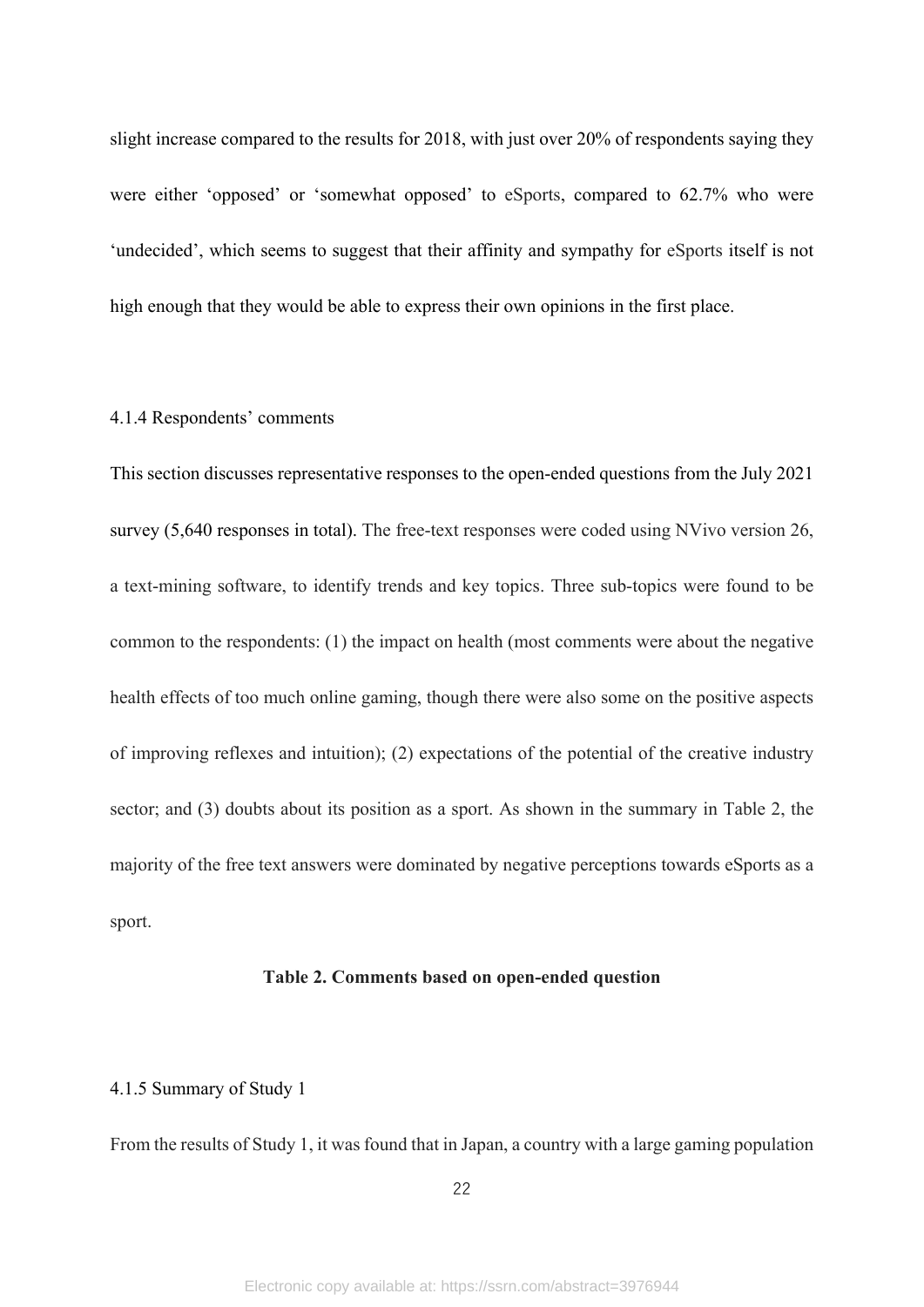and high specs regarding game gadgets, the awareness and interest in eSports is low, and the impression of eSports is not necessarily good. Some respondents even rejected the idea of eSports being a sport in the first place. There were also a small number of respondents who expressed an expectation or positive outlook on the future potential of eSports as a new industry.

 Particularly, extracted subtopic (3) suggests that, in Japan, the concept of sport is recognized in close relation to physical education, and that the perception of sport in society is based on the assumption that it involves physical exercise and promotes physical health. This suggests that many respondents were uncomfortable with the definition of eSports itself.

Therefore, for Study 2, we conducted in-depth interviews with 15 participants to explore perspectives on the future of eSports in Japan, referring to the discussion points developed from the literature review for interview guidance.

## 4.2.Conducting interviews and data analysis around eSports in Japan

As mentioned above, in Japan, actual face-to-face games on home consoles and in game centres has been thriving for a while, so eSports, which consists of engaging in online games on PCs and other devices with foreign countries, are only just beginning to take off. Japanese manufacturers seem to be more focused on the promotion of traditional game titles, and eSports competitions have not yet reached the stage where they have gained much support. However, the opportunity provided by the Tokyo Olympics, postponed until 2021, once again suggests a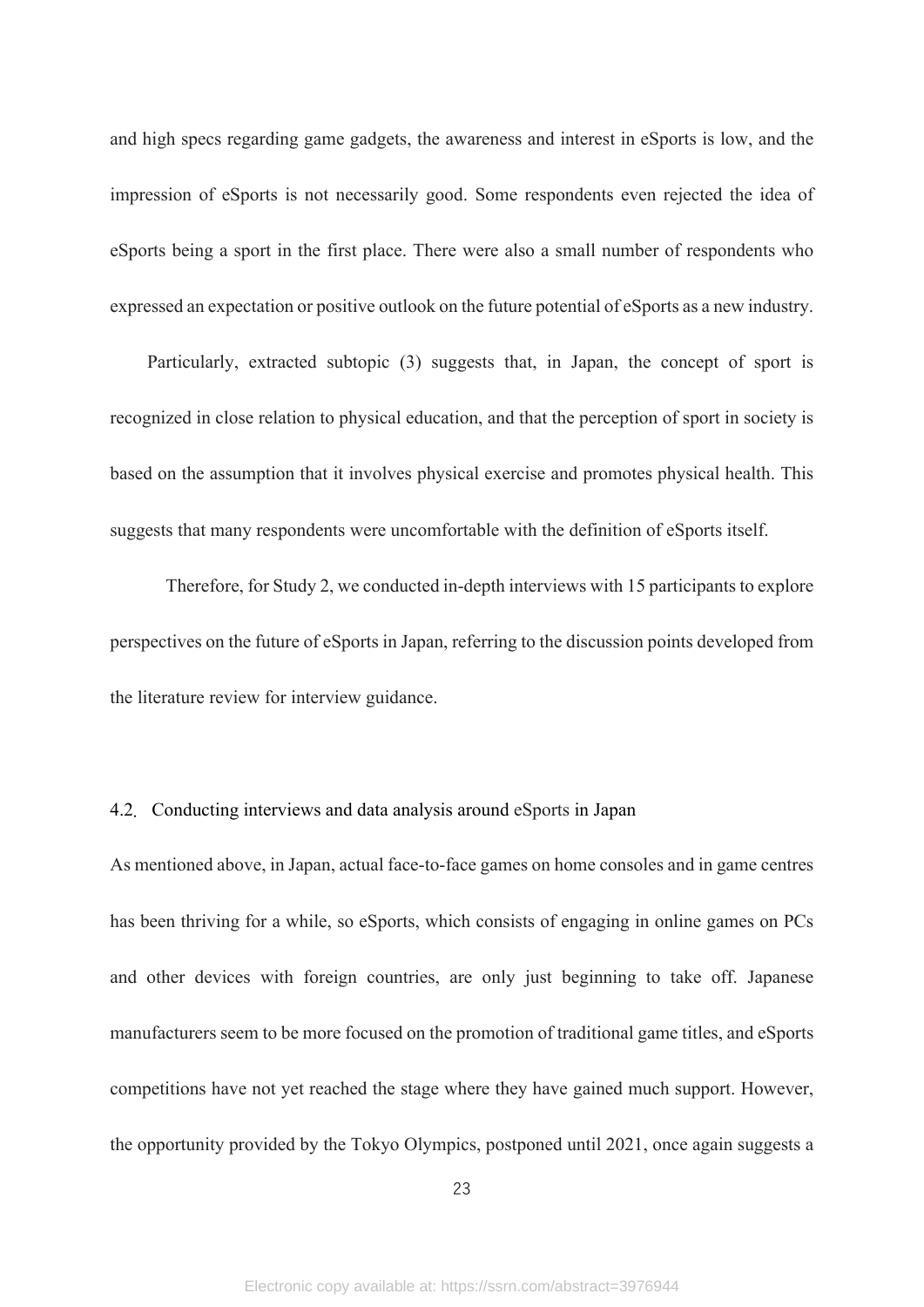debate on the inclusion of eSports as a new form of competition in the Olympic Games in light of its socioeconomic potential and future (Miah, 2021).

At the same time, online distribution has attracted a lot of attention due to COVID-19, and local governments in Japan are interested in using eSports to revitalise their local communities, with some even beginning to attract tournaments. However, the public perception of eSports in Japan is still dominated by an unhealthy image, as exemplified by gaming disorders. For example, interviewee P1 mentioned the following comments:

*'As a method of "regional PR", we would like to use games (eSports) as a catalyst for regional development in addition to the traditional image of anime and manga as sacred places within the framework of pop culture. For education, we would like to deepen the understanding of the game field through programming education and game literacy courses'. (P1)*

In the following sections, the interviewees' comments are categorised and discussed in line with the key topics as a discussion guide for the semi-structured interviews.

#### 4.2.1 Sociocultural factors and eSports

On the one hand, the most noticeable and characteristic comments, including from gamers, concerned the lack of acceptance of eSports in Japanese society and culture as well as their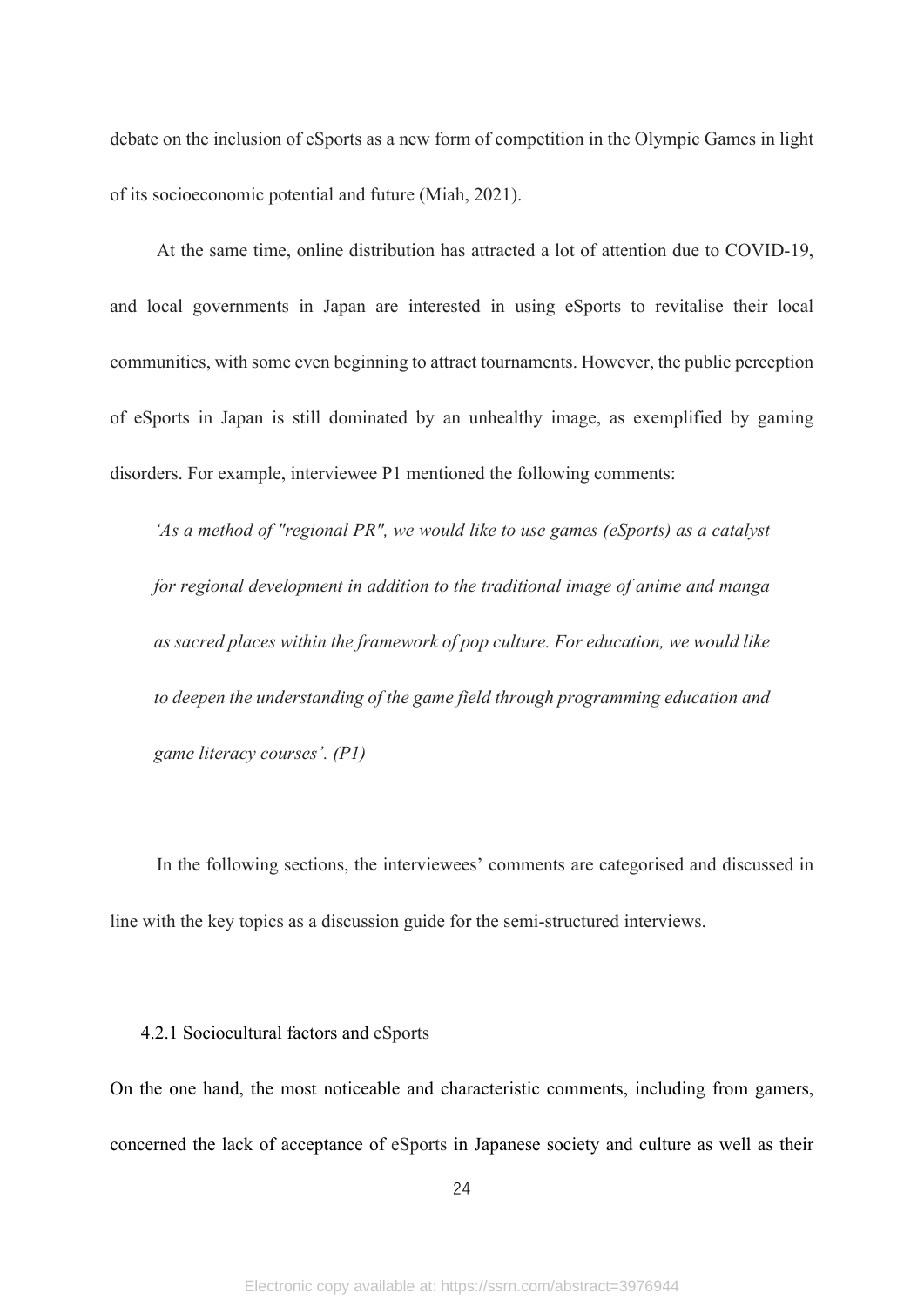experiences and their assessment of this. On the other hand, as an event-oriented policy, the 'locals' also hoped that by hosting eSports tournaments, the recognition of the host community and the awareness of its tourist resources would lead to a branding of the society in the medium to long term and an increase in inbound tourism:

*'If we only focus on eSports, we will not be able to gain the understanding of the people of the prefecture'. (P2)*

*'When we put up flyers for an eSports tournament in our school, we received several complaints from teachers'. (P1)*

*'This is a far cry from the Japanese concept of sport, which involves sweat and toil. If we don't break down the concept of physical education = sports in school education, eSports will not take root. I do it with the understanding that it's not a sport, and I understand that it's not a sport'. (GP3)*

*'*eSports *is an online game, isn't it? That's what people often say to me. They look at me as a step down. It's like a bad hobby, a geek's art'. (GP2)*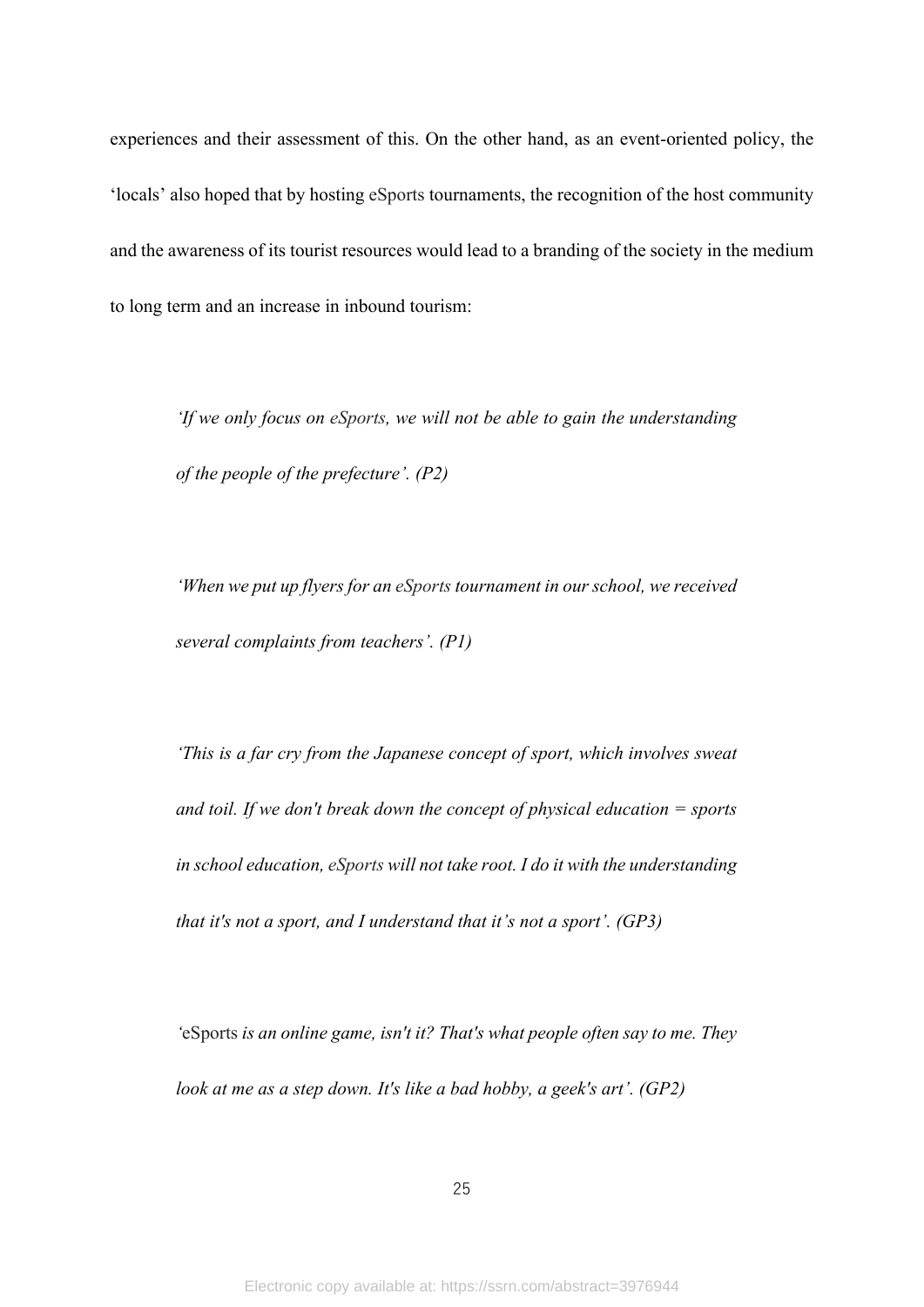At the same time, there was a large amount of commentary on the politeness and discipline of the Japanese community when it comes to live gaming. YouTubers are leading the way in this style of live action, with viewers able to comment on the game as they see fit.

> *'The rules are set and adhered to by the YouTubers themselves, whether in the YouTube comments section or on social networking sites where the code is shared. For example, you can ask people to add their Switch friend code (e.g. code -> SW-09xx-34xx-76xx), or in the case of PlayStation or PC, you can exchange the friend code and PlayStation ID of the game via Twitter DM. There is an image of a group of trusted friends'. (P2)*

> *'In games, we ask players to stop playing in a way that makes others feel uncomfortable. Asking people not to stir up trouble for the killers or attack individuals in the comments section generally makes for a pleasant match'. (P1)*

> *'Extend the community by welcoming beginners. We are proud of the fact that we have created our own community, for example, when there are a lot of participants, we take turns [two games at a time]'. (P3)*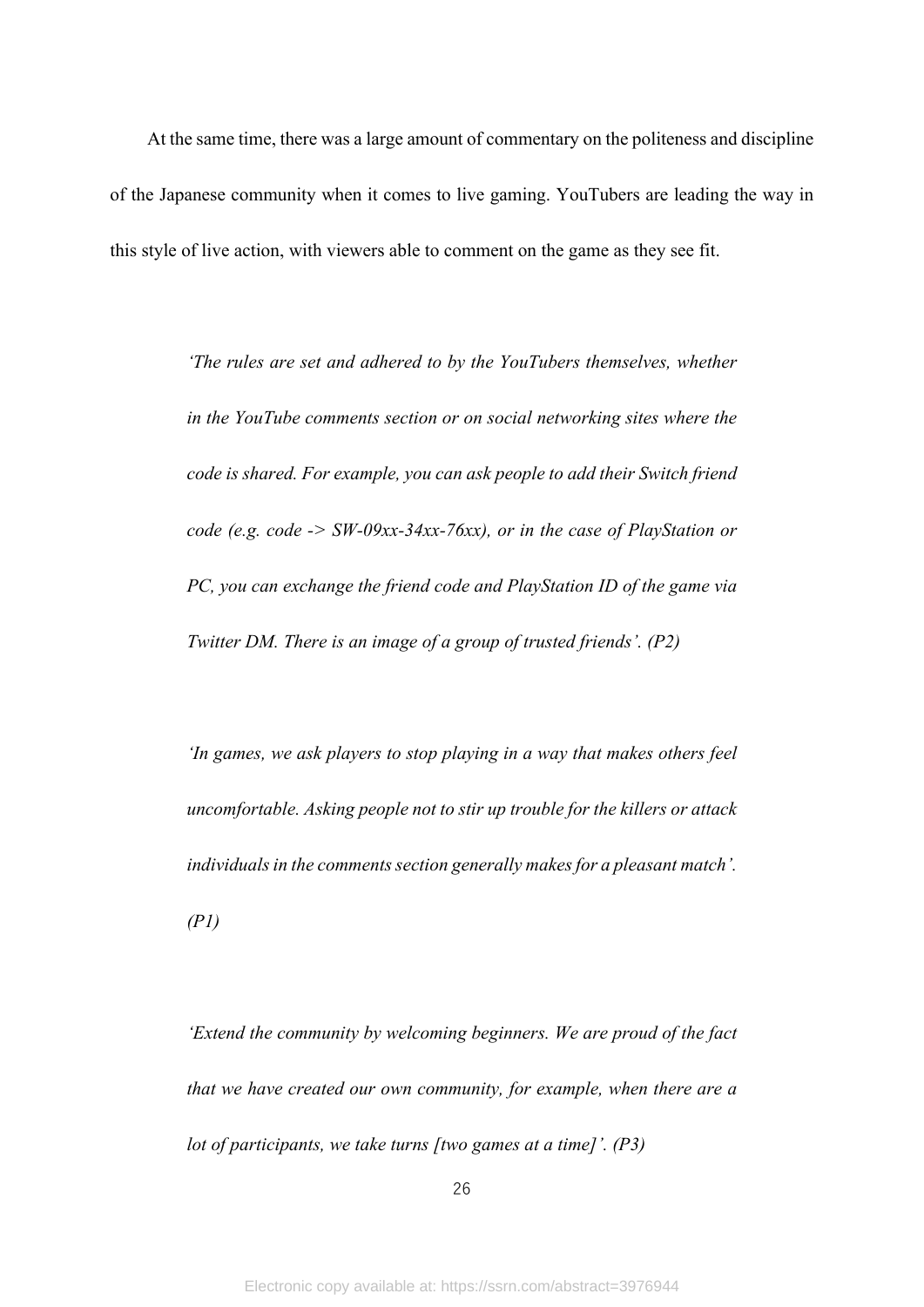*'YouTube membership allows off-line meetings, information exchange on Twitter, spin-out projects, etc. We promote community activities on a small scale. Basically, we don't expect to play with foreigners'. (P2)*

In this way, Japanese gamers seem to be taking full advantage of existing social networking services, such as YouTube and Twitter, to gather peers and build their own virtual online communities under their own ownership. This is a different approach to the large-scale media entertainment outlets outlined above, instead using Japan's first app games and gadgets to create a model of easy enjoyment in small communities.

## 4.2.2 Market orientation and creative industry

As we have already seen in the previous section, the Japanese online gaming market is not moving in the direction of Western-style mass media entertainment, and this direction seems to be inconsistent with the strong Japanese gaming industry market and the flourishing mobile gaming scene.

In fact, Japanese online gamers appear to be reluctant to recognise online gaming as a sport in the first place, and the phase of gamer and citizen attitudes towards eSports can be ascertained from the results of the quantitative analysis (no significant change in attitudes over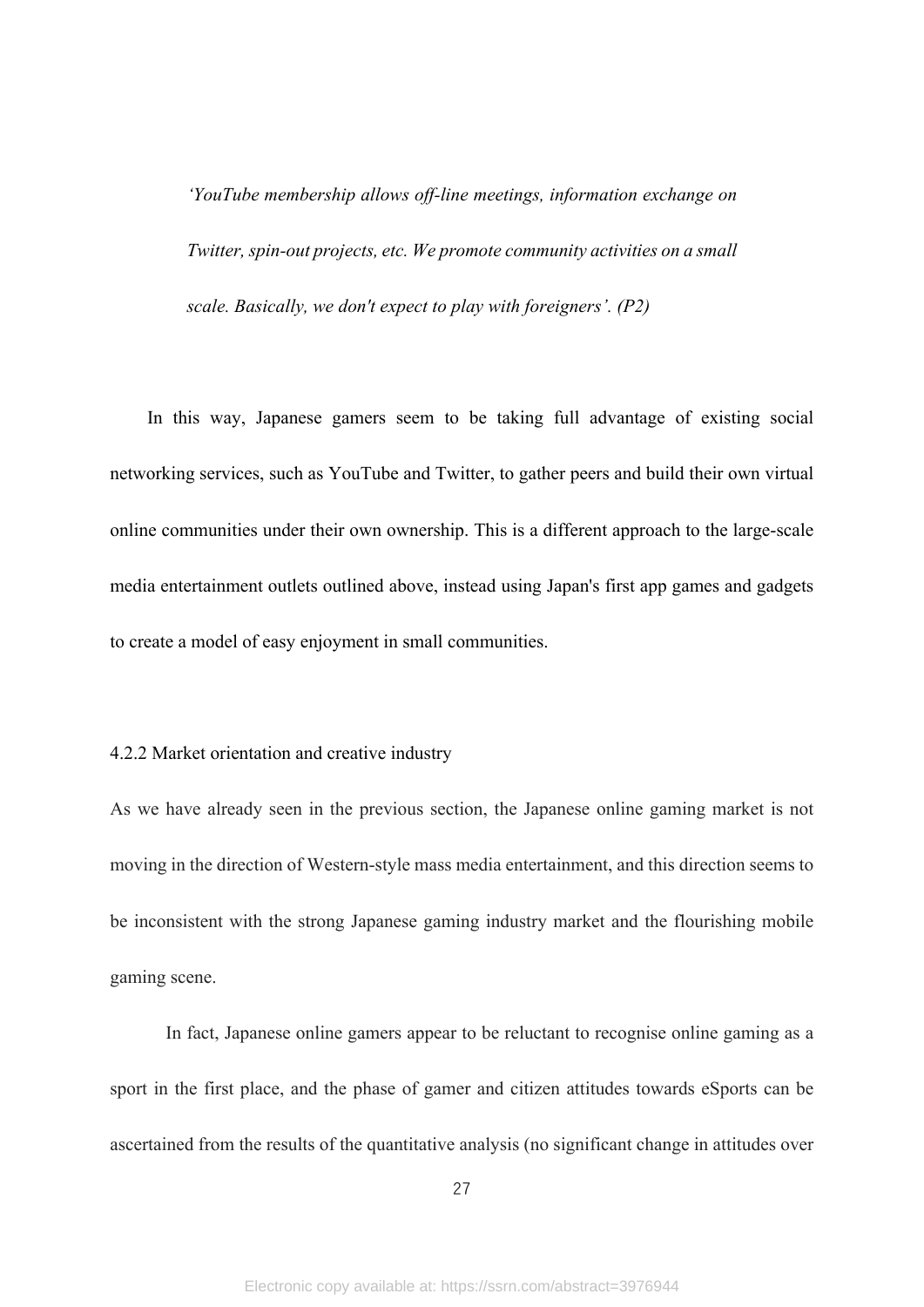the three years from 2018 up to 2021) and the text mining results from the previous section.

So, we should ask: What are the views and strategies of Japan's leading gaming and telecommunication infrastructure industries regarding the future of eSports? In this section, we mainly analyse the comments from ICT network providers, digital game experts and game players:

*'The emergence of 5G will enable a robust infrastructure for the operation of games and will expand the scope of gaming'. (G1)*

*'*eSports *in Japan has been and will continue to be based on home gaming devices and online gaming on smartphones'. (G2)*

*'Japanese online gaming is characterised by native app gaming (broadly sp eaking, web apps), where data is managed online and a social network co mmunity of friends is at the heart of the gaming system, and this is the st rength of Japanese* eSports*'. (G2 & N2)*

*'Japanese eSports prefers small-scale gadget mobility rather than large scal e event-like eSports using sophisticated PCs. Japanese eSports has evolved*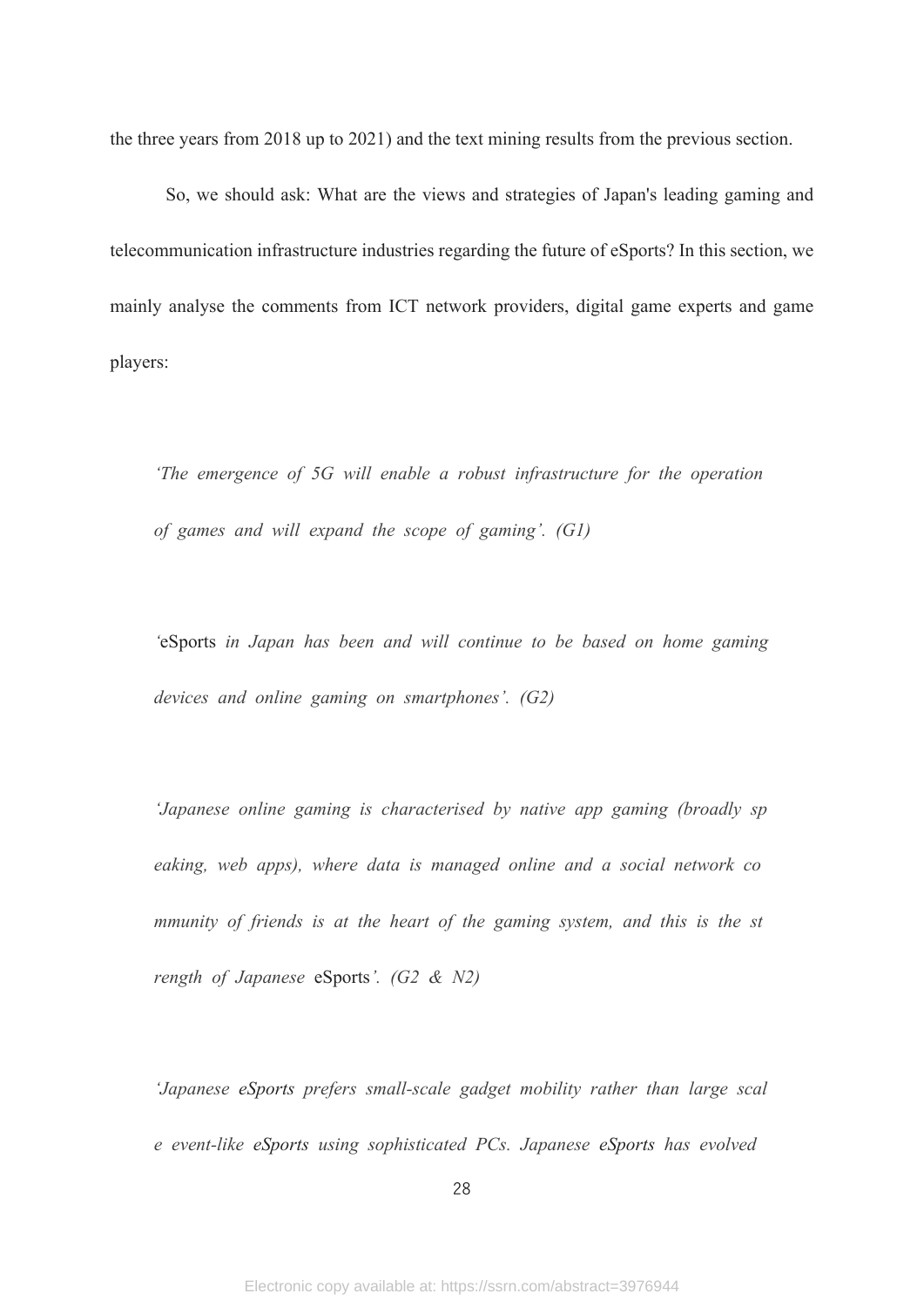*and will continue to evolve in line with Japanese tastes and lifestyles'. (C1 & C2)*

In particular, there were high confidence and expectations about the future prospects o f Japanese eSports:

*'The Japanese gaming industry has traditionally been dominated by programmed apps that run on devices such as smartphones. These off-line, programmatically complete Japanese web-application games are not primarily focused on systematically extending the network'. (G1, G2, N1 & N2)*

*'The emergence of social games (web apps) that can be played on any operating system with the same program as long as there is a standard browser for smartphones has led to the rapid development of apps with multi-platform support on the development side. This is one of the strengths of the Japanese mobile games industry'. (G1, G2 & E1)*

*'One of the challenges that developers recognise is that the slow response time of social games and the lack of attention to detail of early native apps may lead to a return to native apps in Japan'. (G1 & GP1)*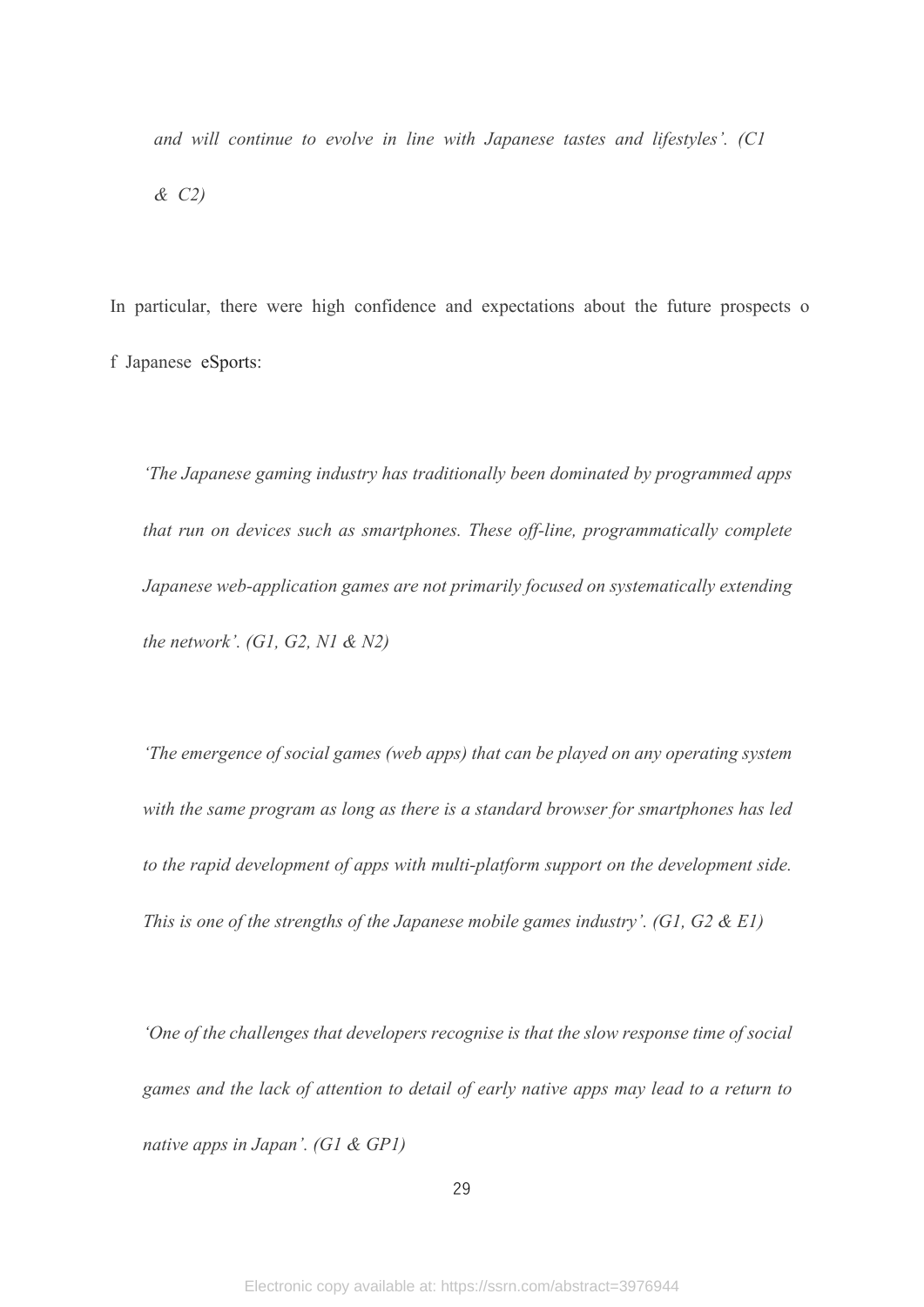*'As for the future, we believe that "making it in" as a native app has an affinity*  with the traditional Japanese spirit of craftsmanship, which stimulates the *motivation of the creator and is also appreciated by the user'. (E1)*

*'In any case, the foundation of Japanese online games has been and will co ntinue to be applications for smartphones and tablets'. (G1 & G2)*

Thus, it appears that what the gaming industry and gamers recognise and appreciate is not the networked competitive nature of eSports but the communication in a 'closed' community, the precision of the application and the narrative. In other words, rather than the novelty and development of Western-style media entertainment as an industry, Japanese eSports has been and will continue to be based on communication and gaming within a tightknit community. It is understood that this is the way in which the unique character of Japanese online games will stand out and become a source of competition.

This is partly due to the language barriers faced by the Japanese, partly due to the basic Japanese cultural values that do not favour a belligerent attitude (Wierzbic, 2020) and partly due to the fact that the leading Japanese gaming companies have not adopted a Western-style eSports strategy (Yamaguchi et al., 2017).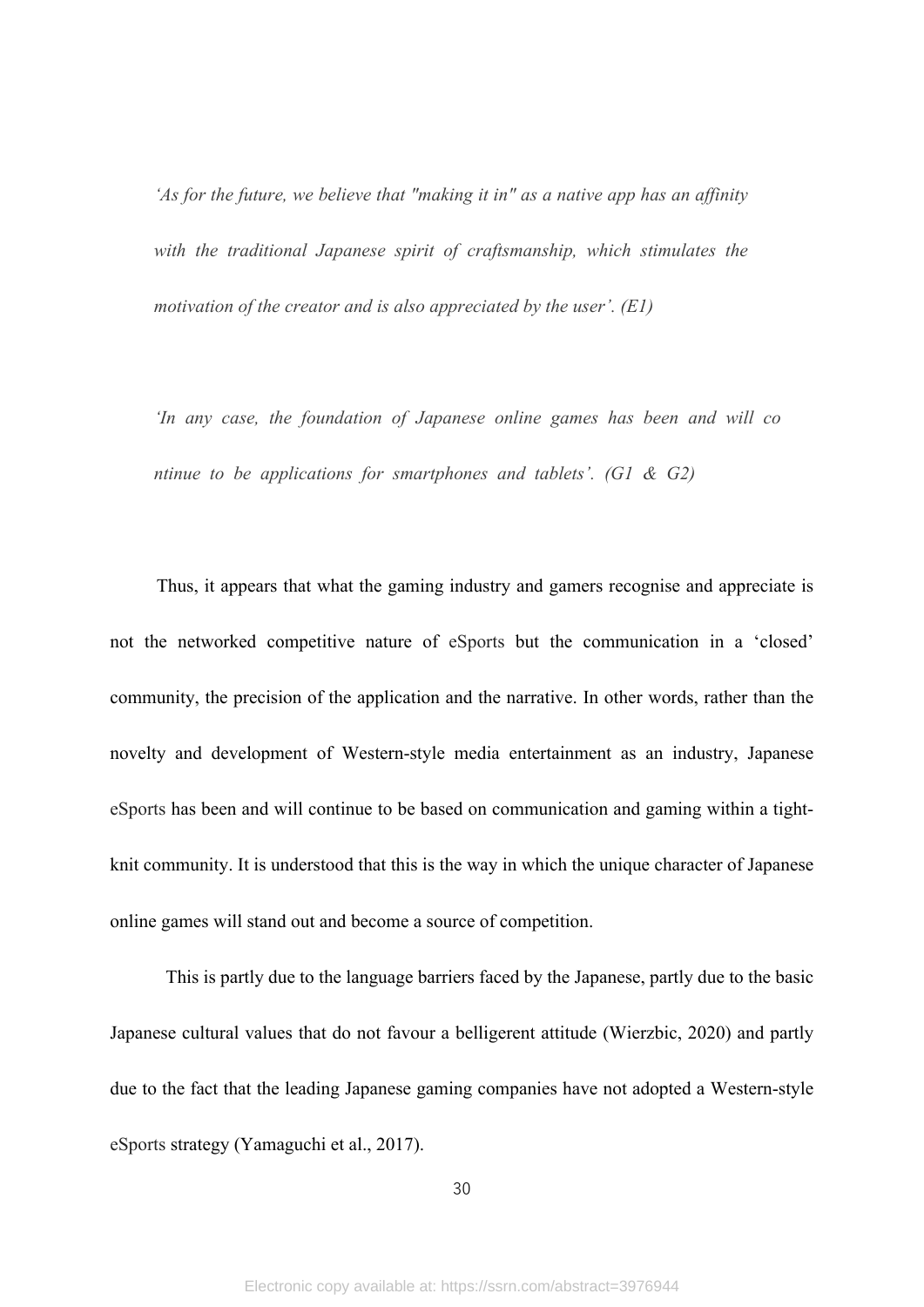#### 4.2.3 Community reciprocity

The third theme that was developed from the interviews was the impact of interaction in the community via collaboration with local businesses and co-creation of value with citizens and gamers as part of community development policy. Oe and Yamaoka (2021) use the concept of a 'public living room' to discuss the meaning of mutual exchange and learning, including the 'talk of the town'.

*'The creation of a hybrid entertainment venue, moving the online community through gaming to a real physical facility, is significant in terms of creating opportunities for citizens to come together'. (P1)*

*'In the case of* eSports *tournaments held in Japan, the basic format is online, with participants participating from home, but for the more expensive tournaments, the players are brought together to compete under the same conditions using official PCs with the help of sponsors. The reason for this is that this would have an advertising effect for the sponsors. It may help to expand the market, but it is not yet common in Japan'. (E2)*

31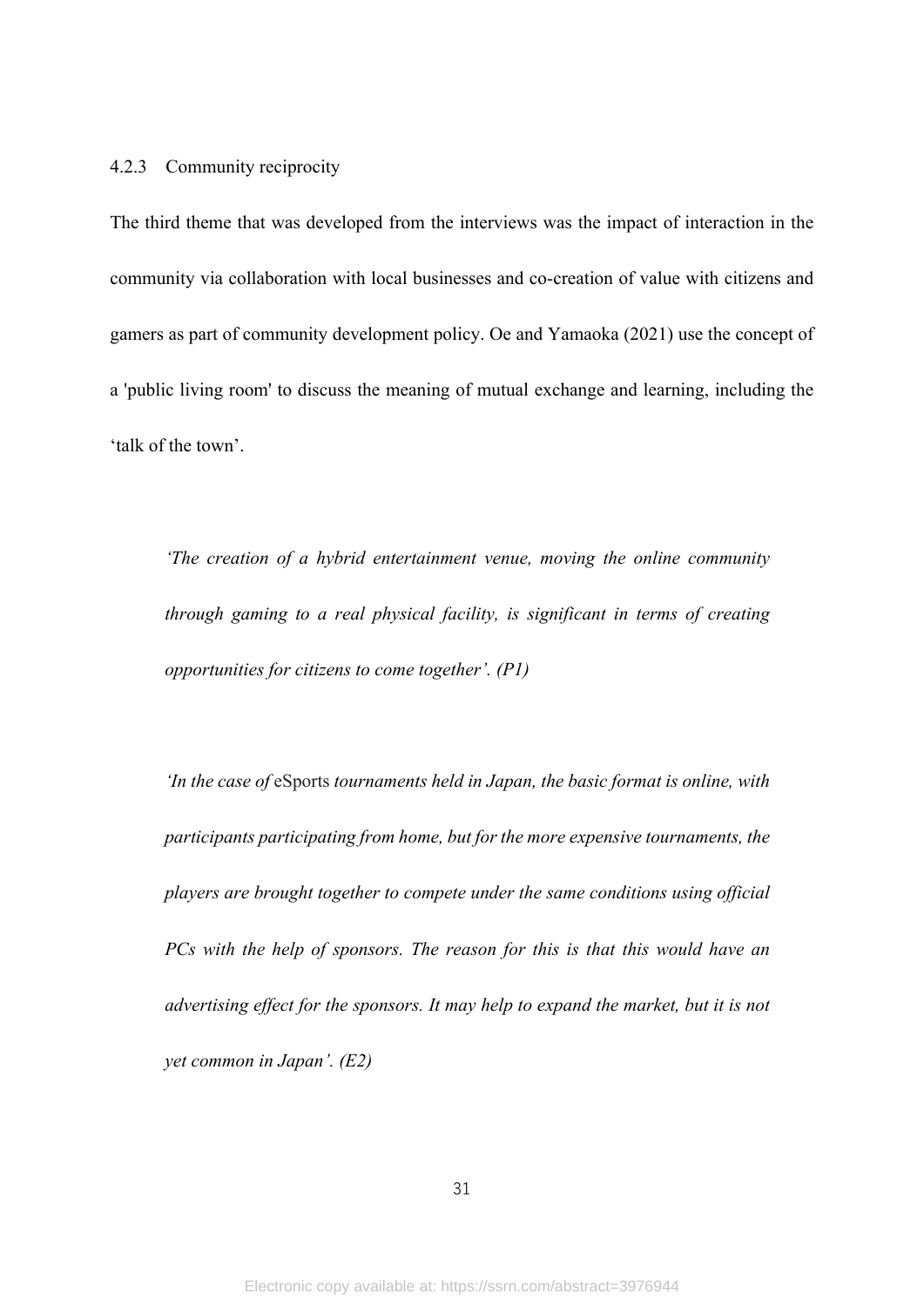*'In Japan, there is no doubt that the enhancement of the communication infrastructure will encourage the revitalisation of eSports, but there are also moves by communication companies to create subsidiaries specialising in eSports and to work with local authorities to induce inbound effects in local communities, seeking a win-win-win relationship between game professionals, local communities and participants'. (N1)*

The concept of increasing community reciprocity through eSports has not been discussed in previous eSports research. Gamers and citizens can gather in a physical facility to watch eSports matches, which is a new style of hybrid eSports enjoyment. As N1 said, the idea of eSports working with local authorities and local shopping associations to induce an inbound effect on the local community is a very promising approach in terms of the socioeconomic impact of eSports.

## 4.2.4 Future prospects

Finally, we asked for opinions on the future direction and potential of eSports in Japan. Some of the answers were as follows:

*'In Japan, due to the culture and familiarity of the country, mobile games on* 

32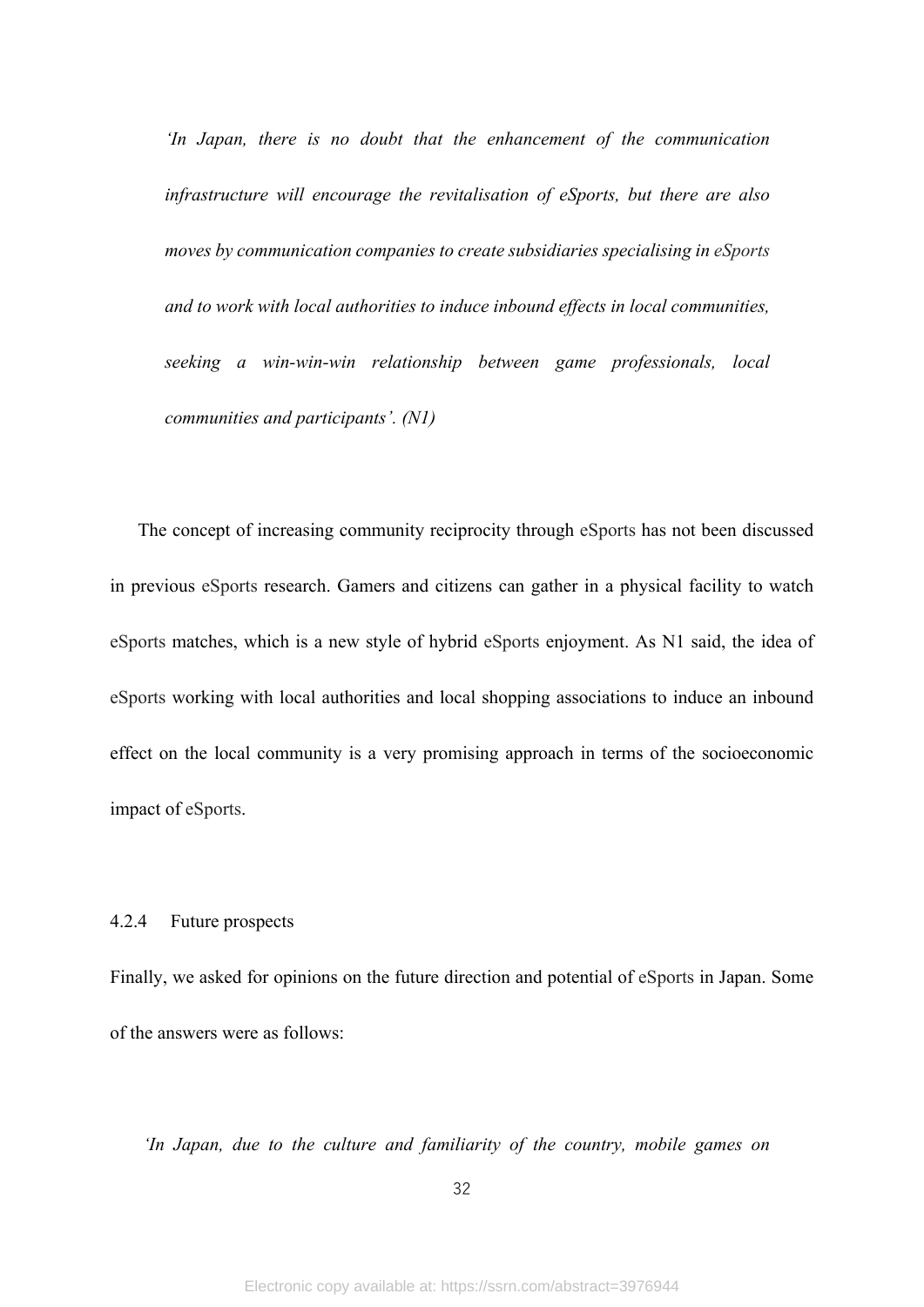*smartphones are the mainstream and will continue to flourish' (GP1)*

*'Several Japanese game companies that have launched official games for the Olympics have also tended to position games as a catalyst or catalyst for revitalising tourism, for example by including tourist attractions in Tokyo in their scenarios and contexts. We believe that the use of local stories in game content will continue to grow' (G2 & C1)*

*'In the future, the use of local tourism assets, sacred anime sites and local industries (e.g. Japanese food and sake, both of which are on the World Heritage List) will be used to create stories that will be able to draw on the precise and beautiful animation and detailed narratives that Japanese game fans love'. (G1)*

*'Online gaming in the Japanese style is a different genre to eSports as a Western media entertainment industry'. (G2)*

*'Isn't it time to find a way to merge virtual and physical communities? Indeed, an event that invited online gaming to a local shopping centre was well received' (P2)*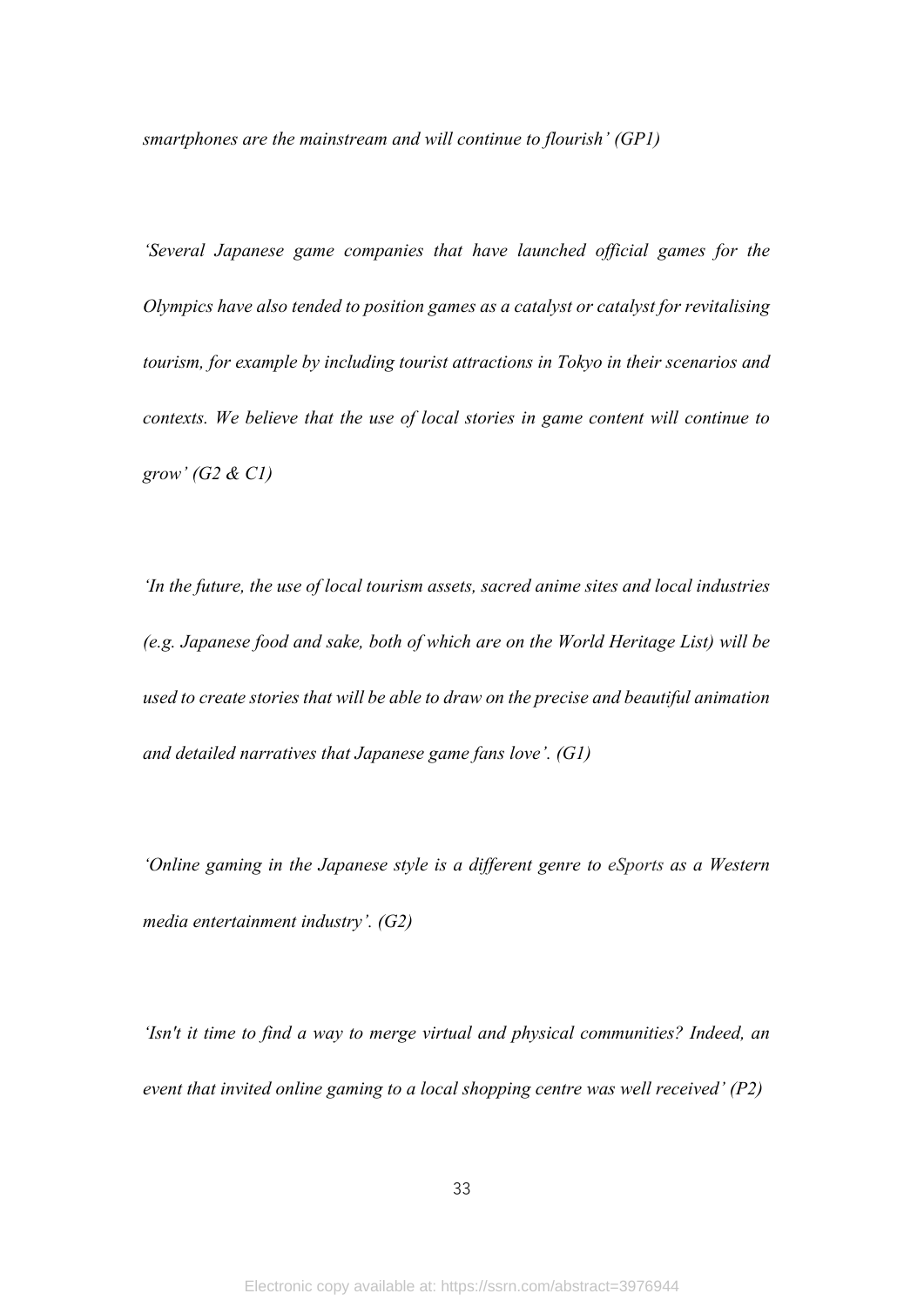In the interviews on eSports, all 15 participants referred not only to the virtual gaming community but also to the connection with the physical community (including offline meetings).

#### 5. Conclusion

#### 5.1 Theoretical contribution

The eSports market in Japan has begun, albeit belatedly, with the resolution of legal and other issues, the establishment of a central third party organisation and the professionalisation of the sport. Following the development of its environment, the eSports market can be said to have entered a new phase from 2018 onwards. However, there are significant differences between the eSports markets in Japan and abroad, and there has been no clear research on the direction in which the Japanese eSports market, which has the potential to become a new industrial sector using innovative technologies, should develop. This research has focused on the characteristics of the Japanese eSports market, the attitudes of gamers and the strategies of suppliers, such as communication networks and equipment developers. It is not possible to support eSports in Japan without this kind of investigation into the background and key elements of eSports markets.

The greatest contribution of this research is that it includes an in-depth study of the future prospects of eSports in Japan using primary data. This has been lacking in previous discussions, which have has not been able to provide clear proposals. This study also suggests a different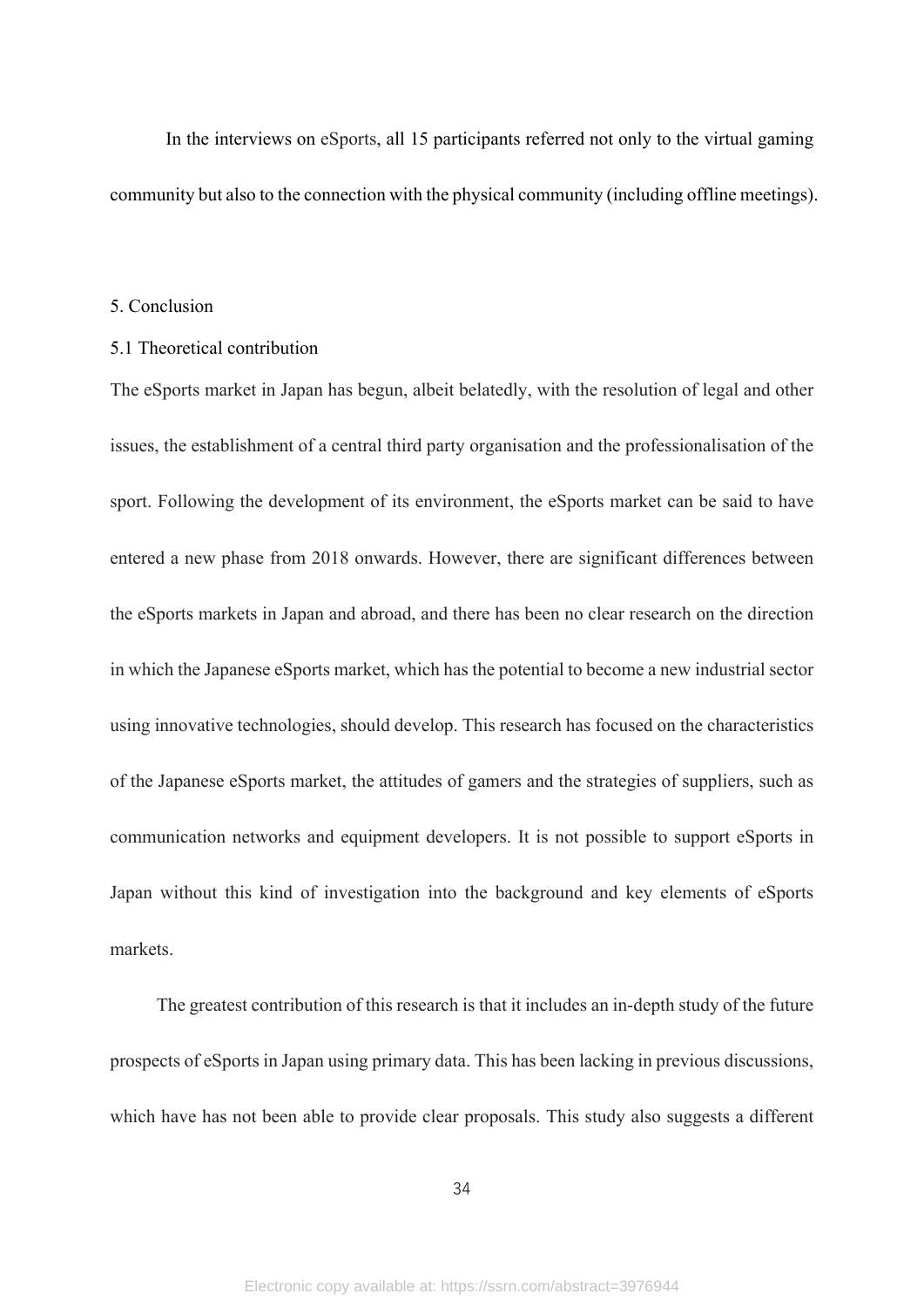development path for media entertainment towards a trinity that includes players, spectators and viewers on virtual video sharing platforms, as is the case in the advanced eSports regions of Europe, the US, China and Korea. In terms of strategy development, there is clear indication that a Japanese-style model should be pursued, drawing on Japan's unique background and strengths.

This study is the first of its kind to make this finding and argument in the world of eSports. In the world of eSport, the path to media entertainment, as suggested by the leading markets in the US and China, has been seen as the default strategic path to follow. This study, however, clearly suggests a different possibility. In other words, the study clearly shows that the eSport sector should not be limited to the path followed by the major markets, but should also be open to unique and original directions. This finding is also significant in that it suggests the diversity of models of eSport across cultures.

### 5.2 Managerial contributions

This study presents an important basis for considering the future development strategy of eSports in Japan. We ask the questions: How will eSports develop in Japan in the future? How will eSports develop in Japan in the future? Is there any point in promoting it in the first place? Is it an area where policy measures should be taken? In addressing these issues, the analytical model and results proposed in this study provide a clear course of action for policy makers,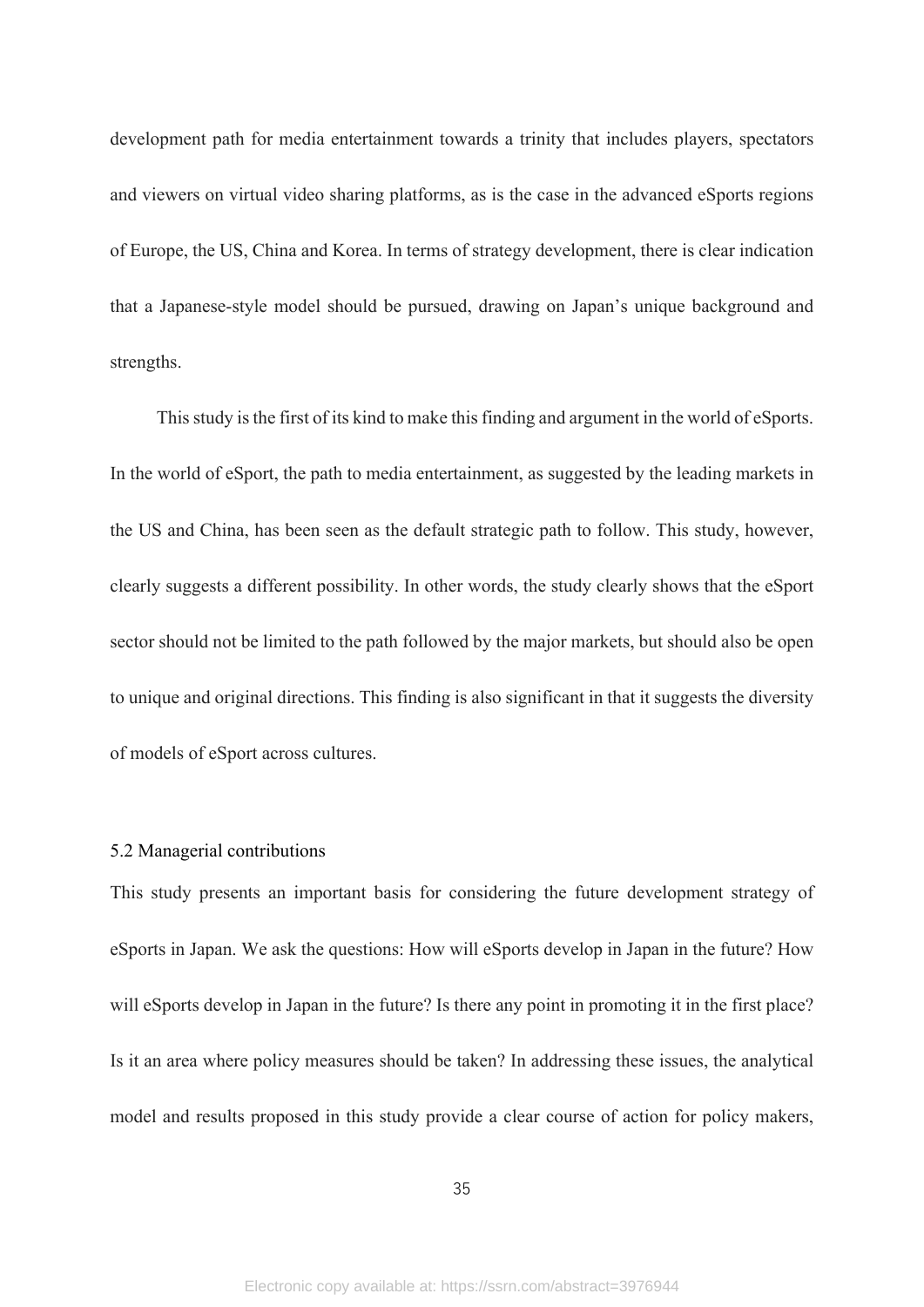gaming stakeholders and telecom network service providers.

In particular, the COVID-19 pandemic is having a major impact on people's lifestyles and hobbies. In a difficult environment where people are less connected to each other, the possibility of hybrid entertainment through community venues (public living rooms) is one useful guideline. It is also socially timely to consider methods to diversify and develop the ways in which people play and enjoy themselves.

The most important managerial contribution of this study is to suggest the future of the eSports market in Japan, which has not been discussed in depth so far, and to propose (1) seeking a Japanese model based on online game culture and history, which is a unique and differentiated strategy from the Western media entertainment approach and (2) a hybrid of cyberspace and real community entertainment based on Japanese online games.

## 5.3 Limitations and further research opportunities

While this study can be regarded as the first of its kind to provide an important foundation for future development strategies for eSports in Japan, the authors recognise it has several limitations. The dataset used for the analysis included survey data from 2017 and 2021 as well as qualitative data from the in-depth interviews conducted in 2021. As the results of the analysis show, Japanese attitudes towards eSports are at this point in time negative and unresponsive, and they are biased towards the characteristics and strengths of Japanese online gaming,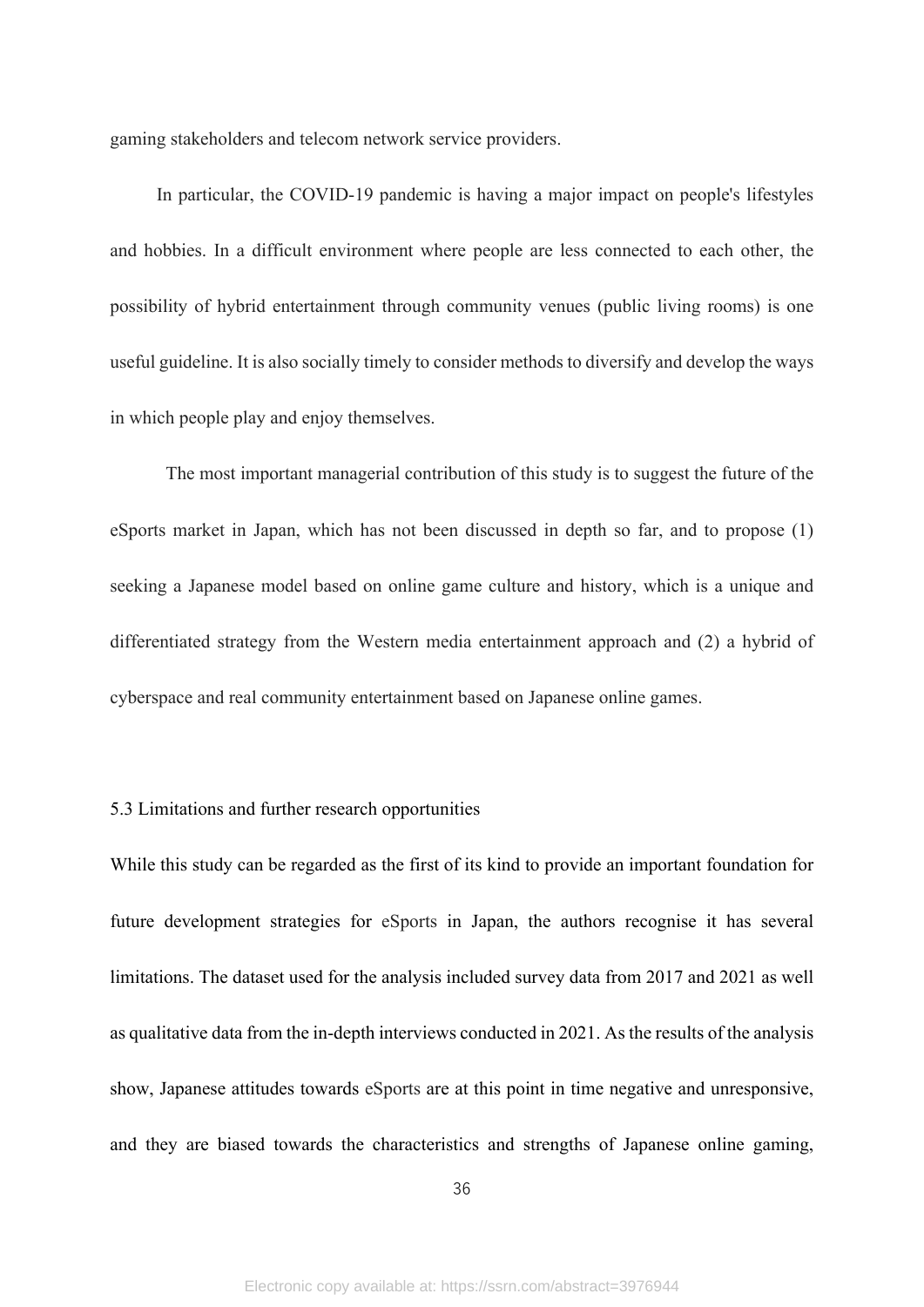especially the enjoyment of gaming through mobile devices and smartphones. The conclusions of this study capture a snapshot of attitudes towards eSports in Japan at this point in time, in its infancy, and it will be important to examine the changes in attitudes and policy directions as the market matures.

In light of the above remit, the direction of future research should be to examine the prospects and potential of eSports in Japan over time through larger-scale data collection. In addition, we would like to re-examine the position of eSports in people's lifestyles and hobbies and present policy implications regarding the possibility of using eSports for vulnerable citizens, such as the elderly and disabled, who have limited mobility.

## References

- Bartsch, A., & Viehoff, R. (2010). The use of media entertainment and emotional gratification. *Procedia-Social and Behavioral Sciences*, *5*, 2247-2255.
- Baym, N. K. (2021). Creator Culture: An Introduction to Global Social Media Entertainment. NYU Press.
- Billings, A. C., & Hou, J. (2019). The Origins of Esport. Understanding Esports: An Introduction to the Global Phenomenon, 31.
- Conroy, E., Kowal, M., Toth, A. J., & Campbell, M. J. (2021). Boosting: Rank and skill deception in esports. Entertainment Computing, 36, 100393.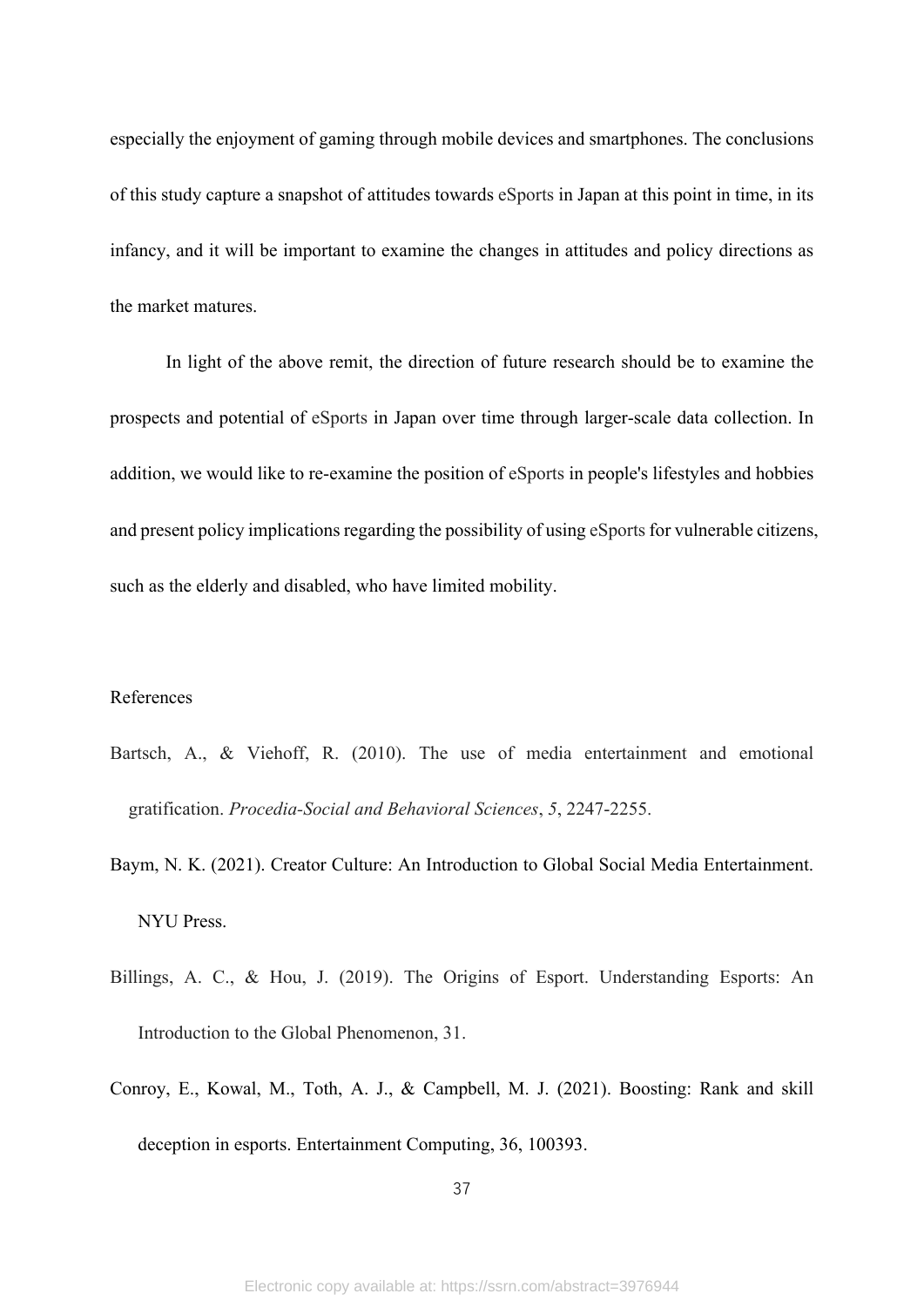- Cunningham, G. B., Fairley, S., Ferkins, L., Kerwin, S., Lock, D., Shaw, S., & Wicker, P. (2018). eSport: Construct specifications and implications for sport management. *Sport Management Review*, *21*(1), 1-6.
- Ferrari, S. (2013, August). eSport and the Human Body: foundations for a popular aesthetics. In DiGRA Conference, Available at: [http://www.digra.org/wp-content/uploads/digital](http://www.digra.org/wp-content/uploads/digital-library/paper_387.pdf)[library/paper\\_387.pdf](http://www.digra.org/wp-content/uploads/digital-library/paper_387.pdf) [Accessed 11 July 2021]
- Funk, D. C., Pizzo, A. D., & Baker, B. J. (2018). eSport management: Embracing eSport education and research opportunities. *Sport Management Review*, *21*(1), 7-13.
- Half Time (2021). The size of the e-sports market: current status and future forecasts, Available at: <https://halftime-media.com/sports-market/esports-market-1/> [Accessed 8 August 2021]
- Hallmann, K., & Giel, T. (2018). eSports–Competitive sports or recreational activity?. *Sport management review*, *21*(1), 14-20.
- Hayday, E. J., & Collison, H. (2020). Exploring the contested notion of social inclusion and gender inclusivity within esport spaces. *Social Inclusion*, *8*(3), 197-208.
- Heere, B. (2018). Embracing the sportification of society: Defining e-sports through a polymorphic view on sport. Sport Management Review, 21(1), 21-24.
- Igarashi, A. (2020). An analysis of the current state of eSports in Japan eSports evolving into 'Media Entertainment', Available at: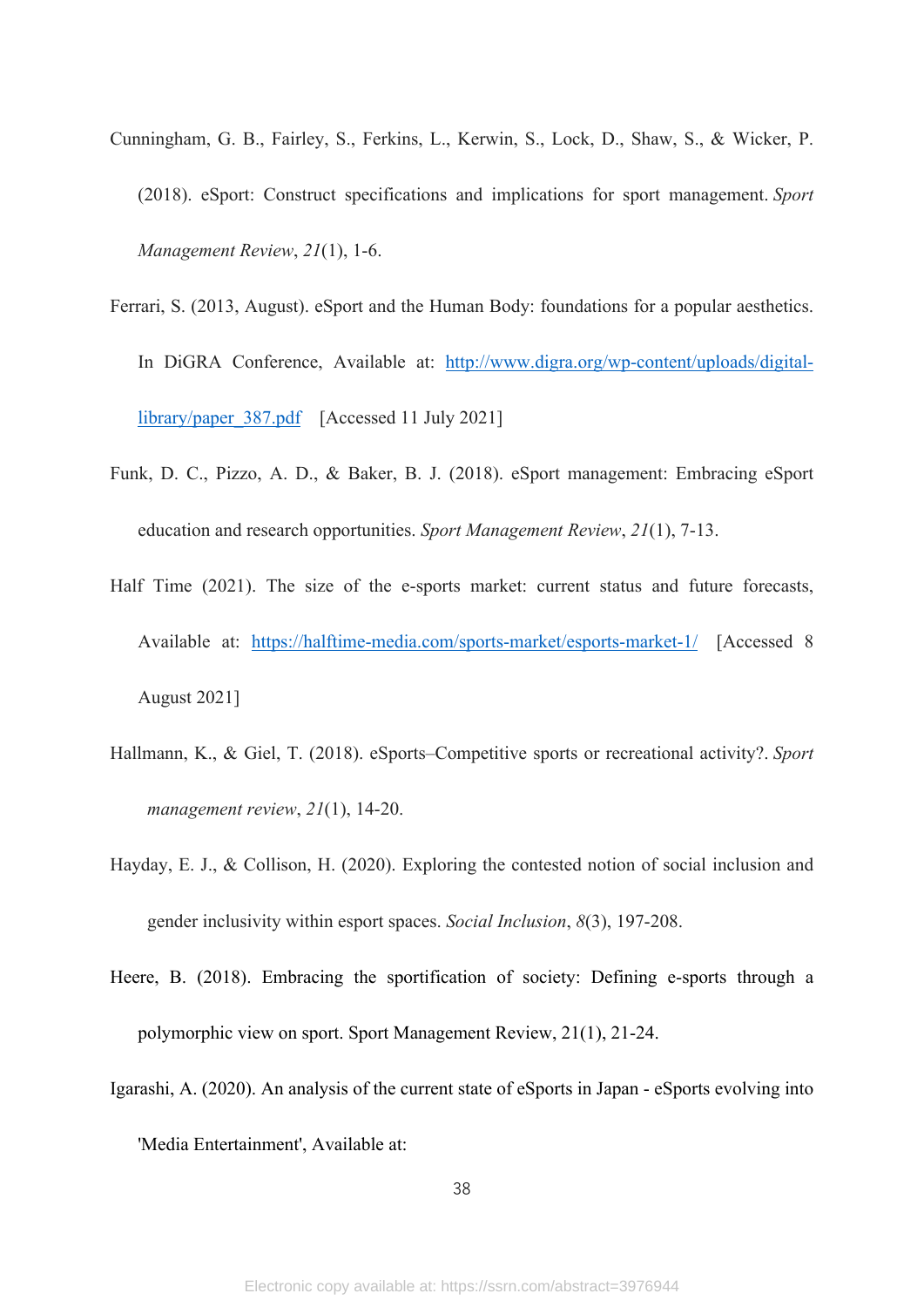<https://www.fmmc.or.jp/activities/achievement/itemid488-005525.html> [Accessed 4

June 2021]

- Janicke-Bowles, S. H., Schubert, T., & Blomster, J. K. (2020). Kama Muta as a Eudaimonic Entertainment Experience. In The Oxford Handbook of Entertainment Theory.
- Japan e-Sports Union (Je-SU, 2018), What is e-Sports', Available at: https://jesu.or.jp/contents/about\_esports/ [Accessed 11 July 2021]
- Jensen, J. A., Head, D., Monroe, O., & Nestler, S. (2021). Investigating sport league sponsor retention: Results from a semi-parametric hazard model. Sport Management Review, 1-28.
- Jonasson, K., & Thiborg, J. (2010). Electronic sport and its impact on future sport. Sport in society, 13(2), 287-299.
- Ke, X., & Wagner, C. (2020). Global pandemic compels sport to move to esports: understanding from brand extension perspective. Managing Sport and Leisure, 1-6.
- Kim, H. S., & Kim, M. (2020). Viewing sports online together? Psychological consequences on social live streaming service usage. Sport Management Review, 23(5), 869-882.
- Lin, Z., & Zhao, Y. (2020). Self-enterprising eSports: Meritocracy, precarity, and disposability of eSports players in China. International Journal of Cultural Studies, 23(4), 582-599.
- Mares, M. L., & Bonus, J. A. (2021). Life-Span Developmental Changes in Media

Entertainment Experiences. The Oxford Handbook of Entertainment Theory, 63.

Miah, A. (2021). The Esports Question for the Olympic Movement. Journal of Olympic Studies,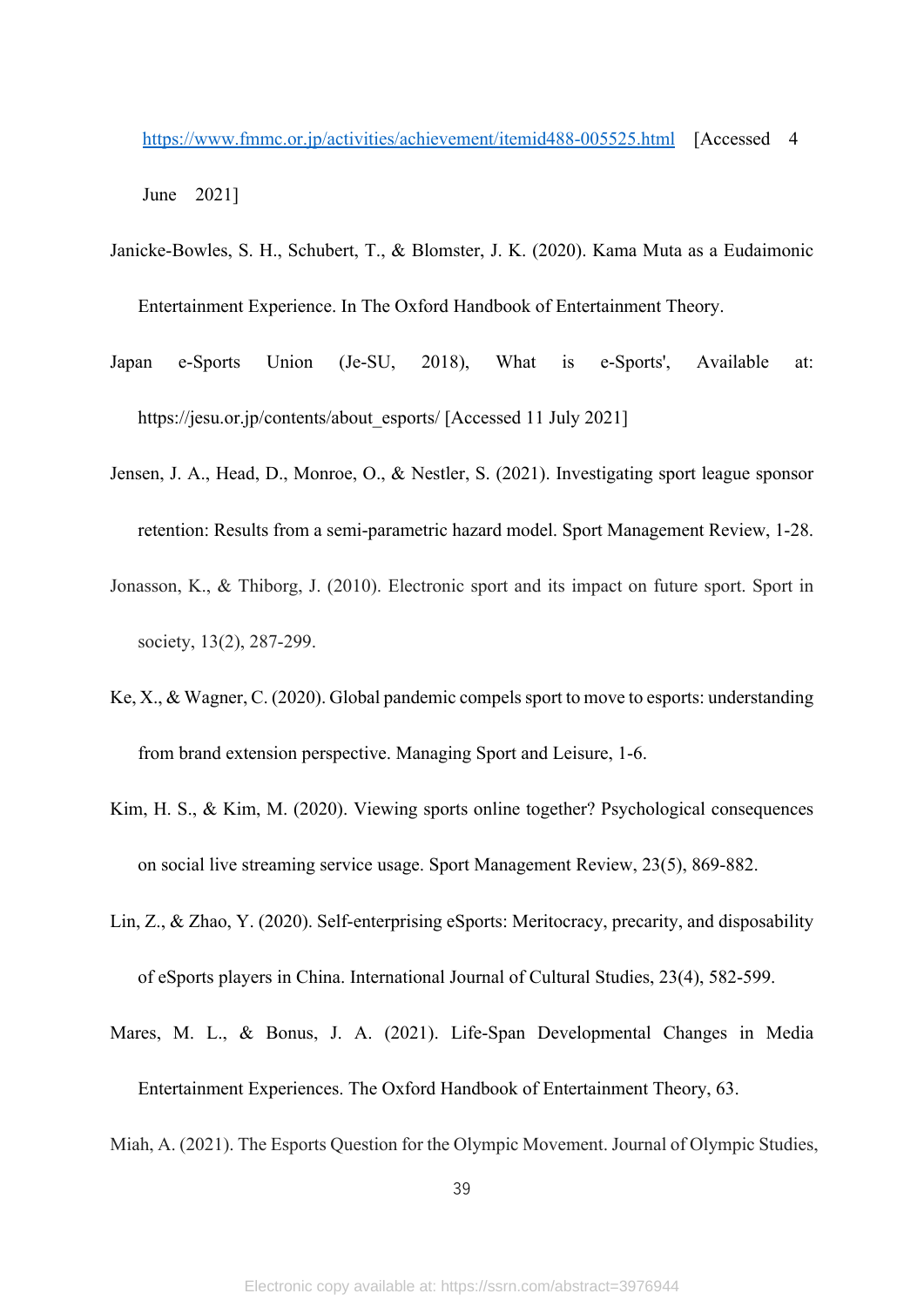2(2), 14-26.

Ministry of Economy, Trade and Industry (2020). The report of the "Study Group on Measures

```
to Vitalise eSports", Available at 
https://www.meti.go.jp/press/2019/03/20200313003/20200313003.html [Accessed 8
August 2021]
```
- Mukai, M. (2020). A Subculture Going Mainstream? A Historical Study on Diasporic Peoples in Global History. Bulletin of Asia-Pacific Studies, 22, 48-65.
- Newman, J. I., Xue, H., Watanabe, N. M., Yan, G., & McLeod, C. M. (2020). Gaming Gone Viral: An Analysis of the Emerging Esports Narrative Economy. *Communication & Sport*, 2167479520961036.
- NTT Docomo (2020). Reorganisation of the "Smart Life Business Division", Medium-term management strategy for sustainable growth in the 2020s, Available at: [https://www.nttdocomo.co.jp/info/news\\_release/2020/05/15\\_01.html \[Accessed 8](https://www.nttdocomo.co.jp/info/news_release/2020/05/15_01.html%20%5bAccessed%208) August] 2021]
- Pizzo, A. D., Jones, G. J., Baker, B. J., Funk, D. C., & Kunkel, T. (2021). Sensemaking of novelty: the dynamic nature of integrating esports within a traditional sport organization. Sport Management Review, 1-23.
- Rieger, D., Reinecke, L., Frischlich, L., & Bente, G. (2014). Media entertainment and wellbeing—Linking hedonic and eudaimonic entertainment experience to media-induced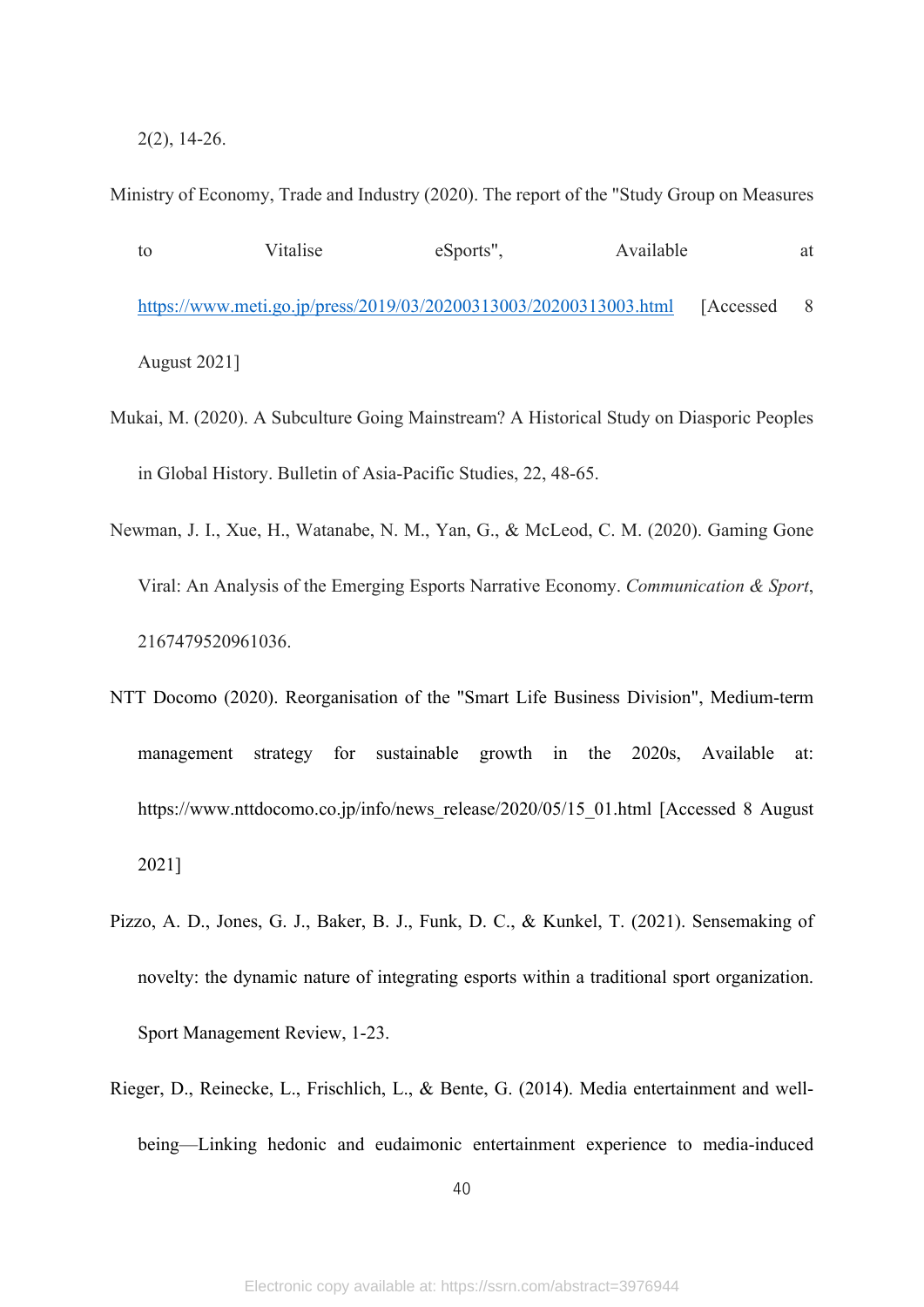recovery and vitality. Journal of Communication, 64(3), 456-478.

- Shtern, J., & Hill, S. (2021). The Political Economy of Sponsored Content and Social Media Entertainment Production. Creator Culture: An Introduction to Global Social Media Entertainment, 250.
- Taylor, T. L. (2018). Watch me play: Twitch and the rise of game live streaming. Princeton University Press.
- Tjønndal, A. (2020). "What's next? Calling beer-drinking a sport?!": virtual resistance to considering eSport as sport. *Sport, Business and Management: An International Journal*.
- Vorderer, P., Klimmt, C., & Ritterfeld, U. (2004). Enjoyment: At the heart of media entertainment. *Communication theory*, *14*(4), 388-408.
- Westmattelmann, D., Grotenhermen, J. G., Sprenger, M., & Schewe, G. (2021). The show must go on-virtualisation of sport events during the COVID-19 pandemic. *European Journal of Information Systems*, *30*(2), 119-136.
- Wierzbicka, A. (2020). Cross-cultural pragmatics and different cultural values. In Cross-Cultural Pragmatics (pp. 67-130). De Gruyter Mouton.
- Yamaguchi, S., Iyanaga, K., Sakaguchi, H., & Tanaka, T. (2017). The substitution effect of mobile games on console games: an empirical analysis of the Japanese video game industry. The Review of Socionetwork Strategies, 11(2), 95-110.
- Zillmann, D., & Vorderer, P. (Eds.). (2000). Media entertainment: The psychology of its appeal.